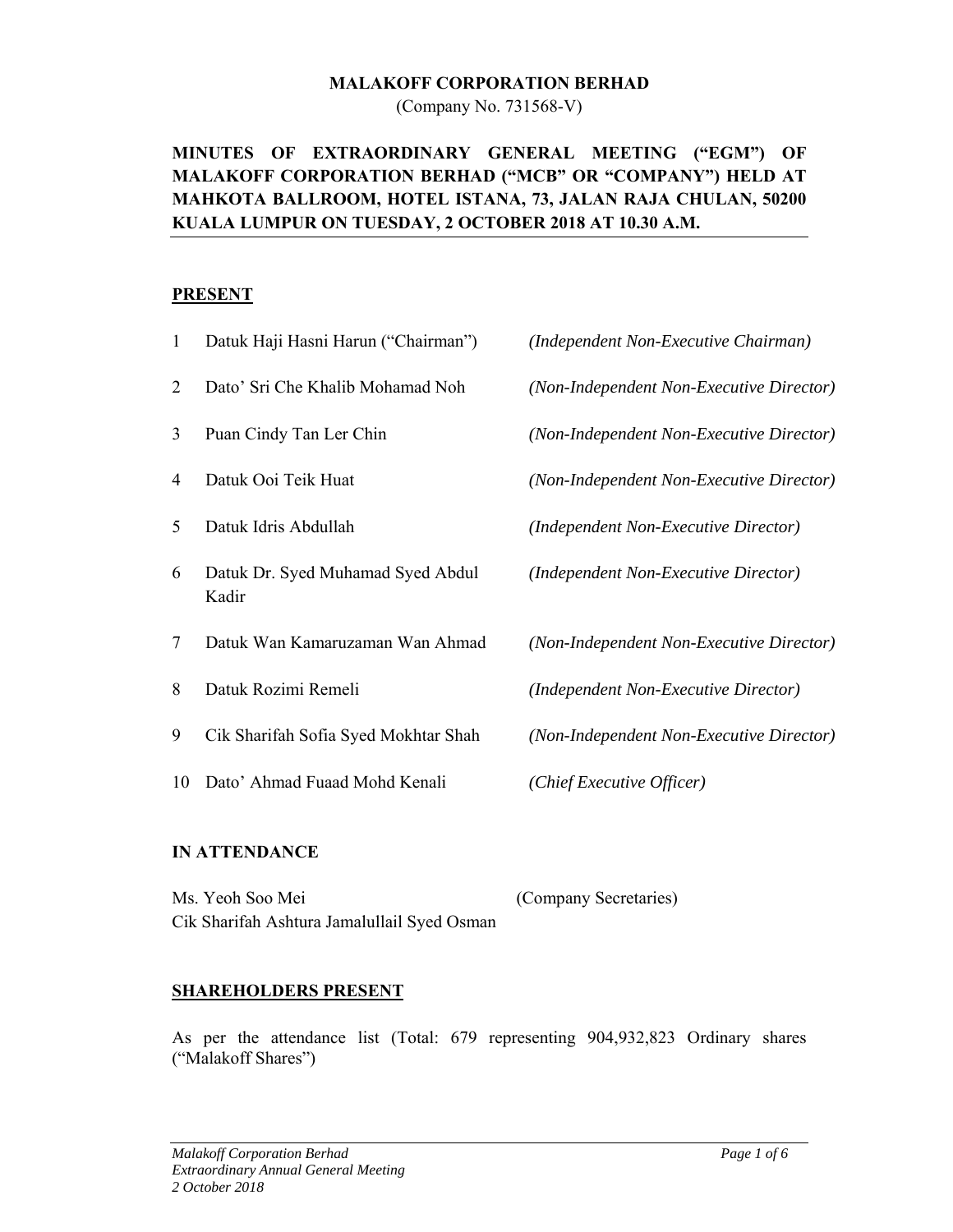## **PROXIES PRESENT**

As per the attendance list (Total: 602 representing 2,245,539,562 Malakoff Shares of which 202,642,396 Malakoff Shares represented by Chairman)

## **INVITEES PRESENT**

As per attached Attendance List.

## **AUDITORS PRESENT**

KPMG PLT

## **ADVISERS PRESENT**

CIMB Investment Bank Berhad (Principal Adviser) Albar & Partners (Legal Adviser) Affin Hwang Investment Bank Berhad (Independent Adviser) Deloitte Corporate Advisory Services Sdn Bhd (Independent Valuer) KPMG Deal Advisory Sdn Bhd (Financial Advisor)

## **POLLING AGENT PRESENT**

Symphony Share Registrars Sdn Bhd

## **SCRUTINEER PRESENT**

Symphony Corporatehouse Sdn Bhd

## **PROCEEDINGS OF MEETING**

## **1. CHAIRMAN**

YBhg. Datuk Haji Hasni Harun chaired the EGM of the Company.

## **2. PRELIMINARY**

Before the commencement of the meeting, a safety briefing was conducted by Hotel Istana's representative, followed by the recital of prayers and singing of the National Anthem.

The Chairman welcomed all shareholders and proxies who attended the EGM, the Board of Directors ("**Board**"), members of MCB's senior management team and invited guests.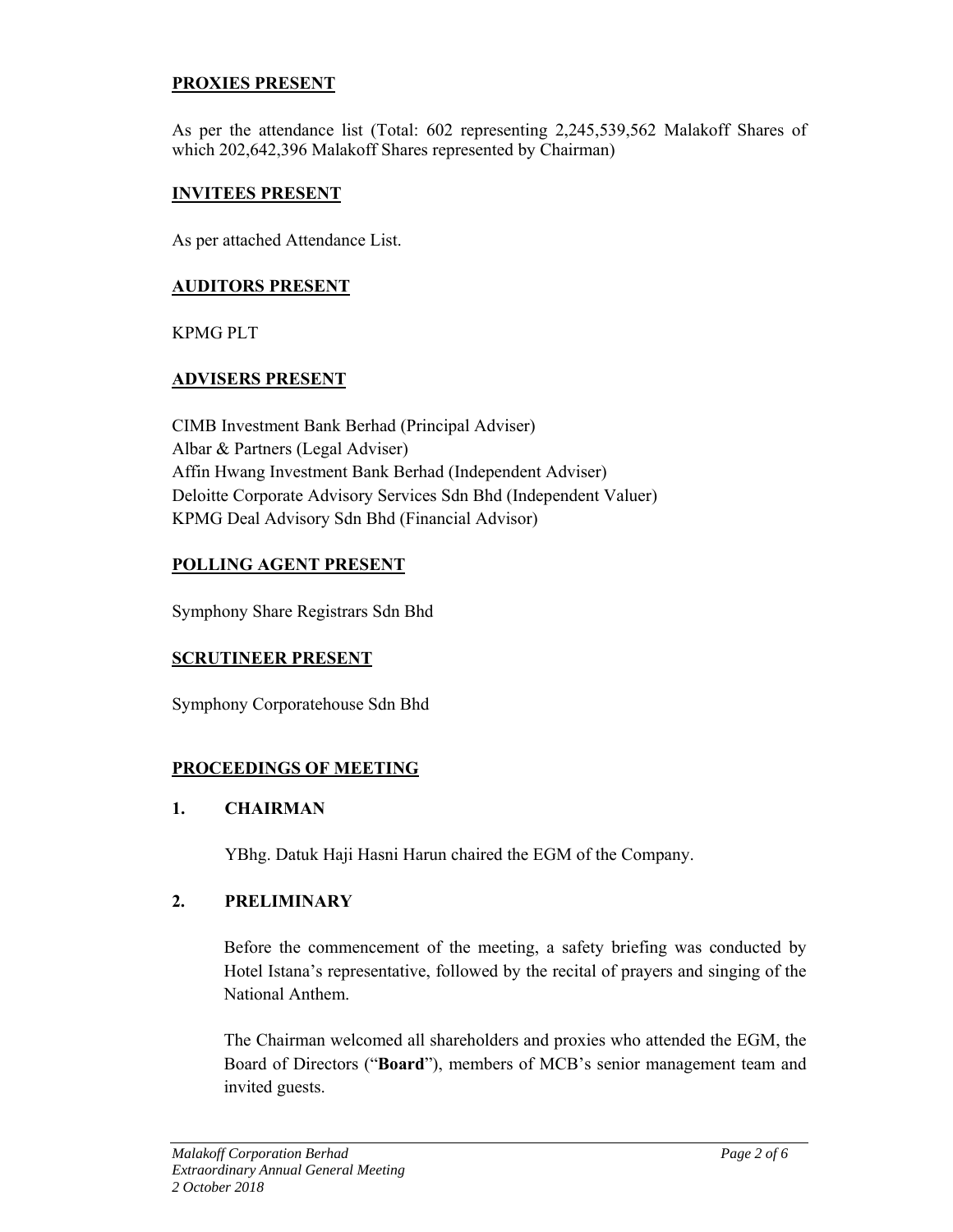# **3. QUORUM**

Upon the request of the Chairman, the Secretary confirmed the presence of a quorum.

The Chairman then introduced each and every member of the Board as well as the senior management and advisors who were in attendance.

The Chairman highlighted that the EGM had been convened for the sole purpose of approving the proposed acquisition of 97.37% equity interest in Alam Flora Sdn Bhd and the resultant diversification of Malakoff Group's existing principal activities ("Proposal"). Therefore, the shareholders were encouraged to limit questions to the Proposal in order to ensure that due focus and time of the meeting were given to the subject matter at hand.

## **4. PRESENTATION BY CHIEF EXECUTIVE OFFICER ("CEO")**

 The Chairman then invited Dato' Ahmad Fuaad Mohd Kenali, the CEO of MCB, to give a brief presentation on the Proposal to provide the shareholders with a better understanding of the Proposed Acquisition and the Proposed Diversification (as defined hereafter) and responses to Minority Shareholder Watchdog Group's questions posed to the Company vide its letter dated 25 September 2018.

# *("Proposed Acquisition" and "Proposed Diversification" are collectively referred to as " Proposal").*

His presentation covered the following areas:

- The Malakoff Story Our Evolution through the Year
- Situational Analysis Challenging Yeas Ahead
- Global Developments in the Utility Sector
- Expansion into Waste Management & Environmental Services
- Proposed Acquisition of Alam Flora Sdn Bhd
	- The Deal at a Glance
	- Post-Acquisition Structure
	- Valuation Summary
	- Adjustment Provisions
	- Investment Highlights Why Alam Flora
	- Strategic Rationale How will this Acquisition Benefit Malakoff?
	- Future Plans through the Acquisition of Alam Flora

A copy of presentation given by the CEO was attached hereto as **Appendix 1.**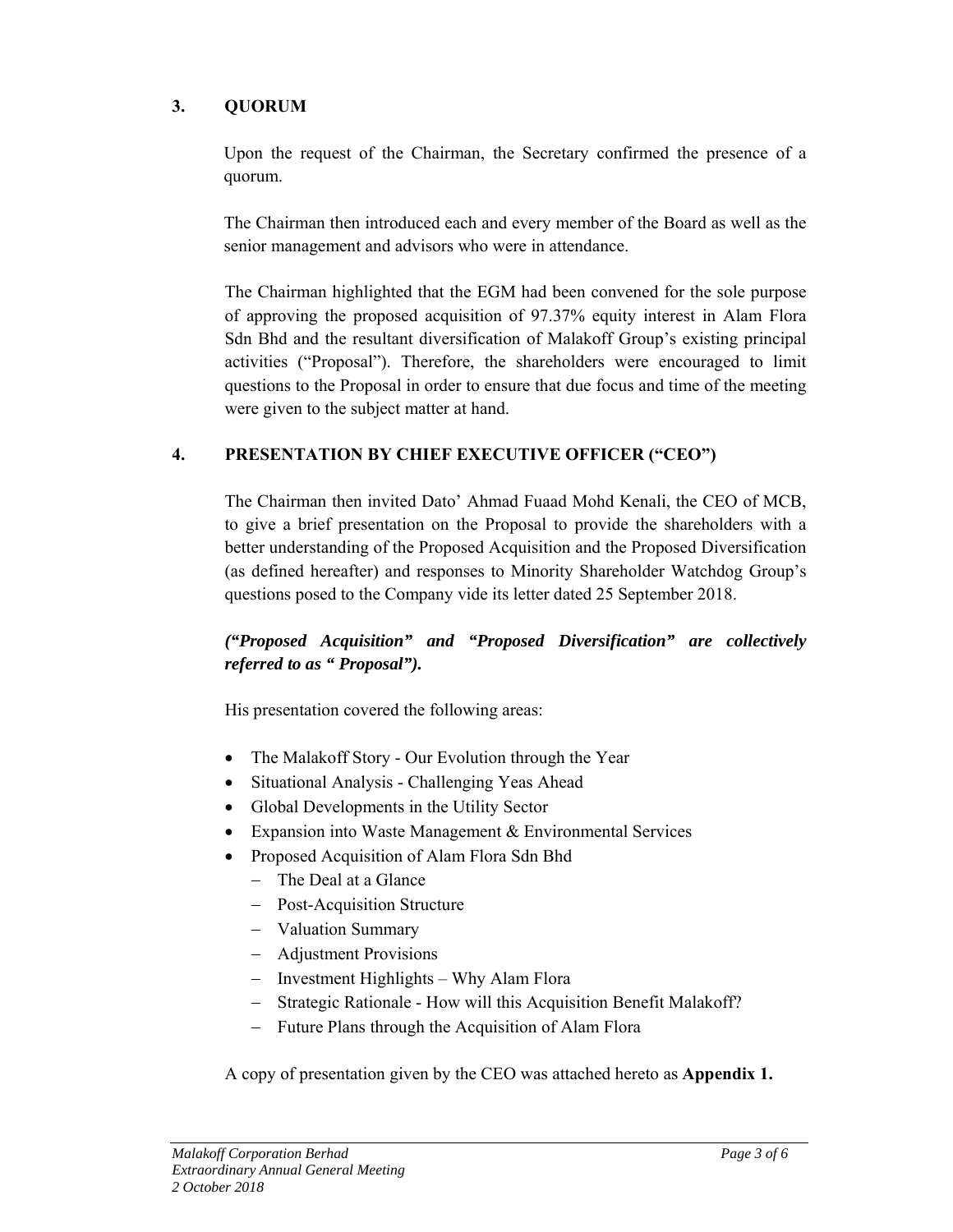# **5. RESPONSES TO MINORITY SHAREHOLDER WATCHDOG GROUP'S ("MSWG") QUERIES IN ITS LETTER DATED 25 SEPTEMBER 2018 (READ OUT BY THE CEO)**

 After his presentation, Dato' Ahmad Fuaad, the CEO of MCB, informed the meeting that MSWG had through its letter dated 25 September 2018 raised several questions to the Company on the Proposal and that the Company had accordingly responded to the questions prior to the meeting. He then briefed the meeting on the questions and the Company's response to the said questions.

A copy of the said MSWG's letter together with MCB's written reply are attached hereto as **Appendix 2**.

The Chairman thanked the CEO of MCB for his presentation and proceeded to the next agenda of the meeting.

The Chairman highlighted to the shareholder that the Proposed Acquisition was a related party transaction, as certain directors and major shareholders of the Company were deemed interested in the Proposal. The details of their interests were disclosed in Section 8 of the Circular dated 14 September 2018. These Interested Directors, Interested Major Shareholders and the persons connected to them, would abstain from deliberation and voting in respect of their direct and indirect shareholdings in the Company.

In view of the above, the Company had appointed an Independent Adviser, Affin Hwang Investment Bank Berhad, to advise the Company's non-interested Directors and non-interested shareholders on the Proposed Acquisition. The Independent Advisor's Letter from Affin Hwang Investment Bank Berhad in relation to the Proposal had been set out in the Circular despatched to all shareholders.

In order to facilitate the determination of fair value of the Proposed Acquisition, an Independent Valuer, Deloitte Corporate Advisory Services Sdn Bhd, had been jointly appointed by Malakoff and DRB-HICOM Berhad.

## **6. PRESENTATION BY INDEPENDENT VALUER, DELOITTE CORPORATE ADVISORY SERVICES SDN BHD ("DELOITTE")**

The Chairman invited Mr. Leonard Woo, the Partner of Deloitte Corporate Advisory, to present the Valuation Letter for the Proposal, being the Company's Independent Valuer for the determination of fair value of the Proposed Acquisition.

A copy of the presentation slides by Deloitte was attached hereto as **Appendix 3**.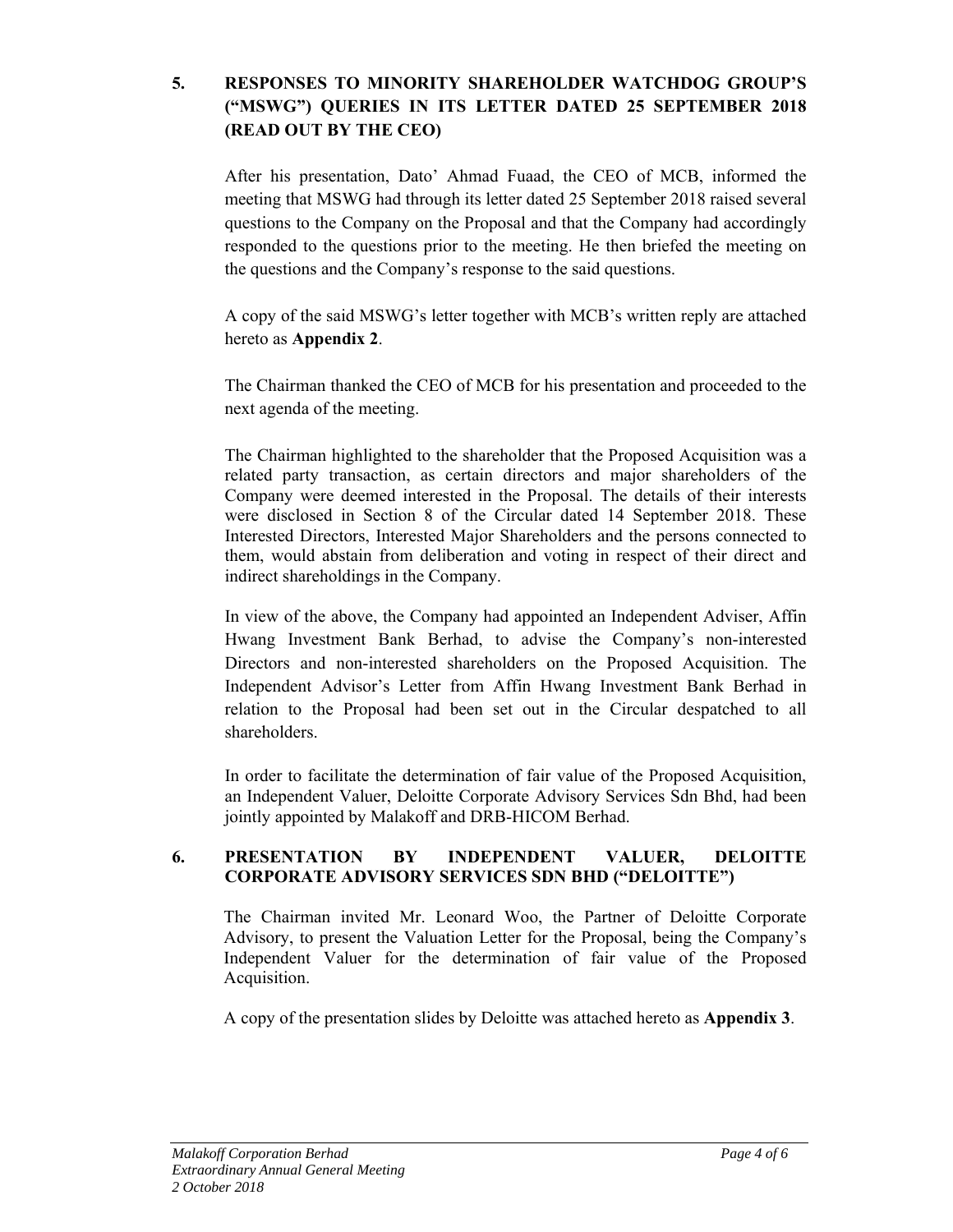## **7. PRESENTATION BY INDEPENDENT ADVISOR, AFFIN HWANG INVESTMENT BANK BERHAD ("AFFIN HWANG")**

After the presentation by Deloitte, the Chairman invited Encik Johan Hashim, Chief Executive Officer, Affin Hwang, the Company's Independent Advisor to present the Independent Advisor Letter for the Proposal.

A copy of the presentation slides by Affin Hwang was attached hereto as **Appendix 4**.

# **8. NOTICE CONVENING THE MEETING**

 After the presentation by Affin Hwang, The Chairman then proceeded with the notice convening the meeting circulated together with the Circular to Shareholders on 14 September 2018 ("**Circular**") which was taken as read.

The shareholders, proxies and corporate representatives were requested to introduce themselves and provide their relevant details when coming forward to ask questions as well as when proposing a motion or resolution.

The Chairman informed that in accordance with the requirements of the Main Market Listing Requirements of Bursa Malaysia Securities Berhad and the Company's Constitution, all motions to be tabled that day would be voted by way of poll. Symphony Share Registrar Sdn Bhd had been appointed as the Polling Administrator whilst Symphony Corporatehouse Sdn Bhd had been appointed as the Scrutineer.

The Chairman further informed that the polling process for the Resolutions would be conducted at the end of the deliberation of all resolutions to be decided at the EGM. The Chairman also placed on record that several shareholders had appointed him as their proxy and he would vote according to their instructions.

## **9. AGENDA 1 – ORDINARY RESOLUTION**

# **PROPOSED ACQUISITION OF 97.37% EQUITY INTEREST IN ALAM FLORA SDN BHD ("PROPOSED ACQUISITION") AND RESULTANT DIVERSIFICATION OF THE EXISTING PRINCIPAL ACTIVITIES OF MALAKOFF CORPORATION BERHAD AND ITS SUBSIDIARIES ("PROPOSED DIVERSIFICATION")**

The following Ordinary Resolution on the Proposed Acquisition and Proposed Diversification at the meeting was proposed by Madam Loke Swan Yen and seconded by Mr. Ikmalul Amani bin Abdul Aziz:-

*"Proposed Acquisition of 97.37% Equity Interest in Alam Flora Sdn Bhd ("Proposed Acquisition") and Resultant Diversification of the Existing Principal Activities of Malakoff Corporation Berhad and Its Subsidiaries ("Proposed Diversification")."*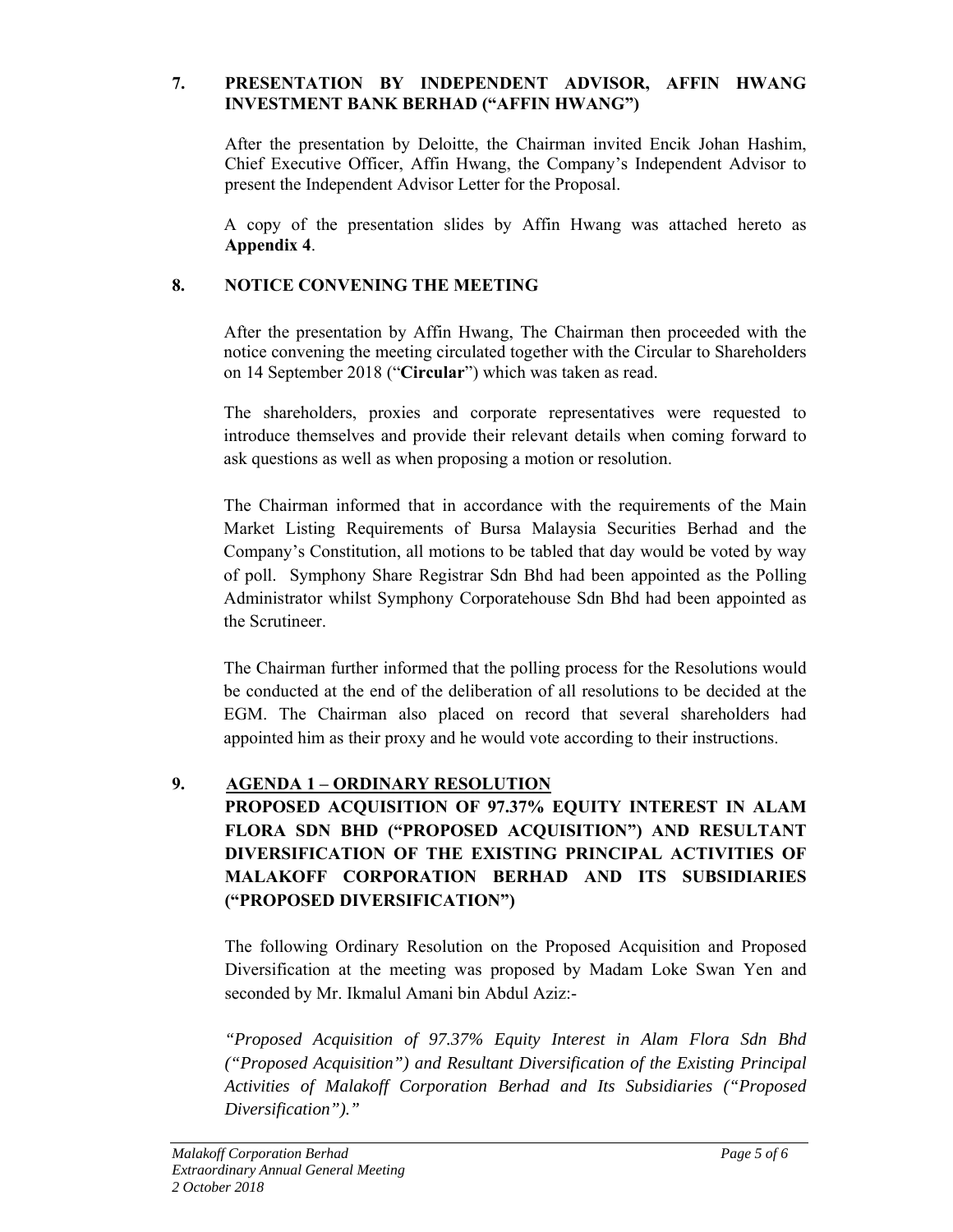The Chairman then opened the floor for questions. The key questions raised by the shareholders and proxies in relation to this agenda were addressed by the Board and Management as listed in **Appendix 5** attached hereto.

 As there were no further questions from the floor, the Chairman invited the representative of the Polling Administrator to brief the shareholders and proxies on the voting process via e-polling.

After the briefing by the Polling Administrator, the Chairman announced that the Company Secretary had informed him that the registration of shareholders and proxies for the voting of the resolutions tabled at the meeting was closed for the counting of votes. He then requested shareholders and proxies to proceed to the polling stations located at the end of the ballroom for the casting of their vote via e-polling. He also announced that the meeting would be adjourned for about 30 minutes for the poll count to be carried out. He requested shareholders and proxies to remain in the ballroom until the result of the poll was announced.

## **10. ANNOUNCEMENT OF RESULTS**

 The Chairman announced the poll result in respect of the Ordinary Resolution 1 which was carried as follows:

| <b>Poll Results</b> | <b>Number of Holdings</b> | $\frac{1}{2}$ |
|---------------------|---------------------------|---------------|
| For                 | 2,135,116,092             | 96.8017       |
| Against             | 70,544,130                | 3.1983        |

## **11. TERMINATION**

There being no further business, the meeting was declared closed at 2.35 pm.

Confirmed as a correct record,

Signed

………………………… **CHAIRMAN**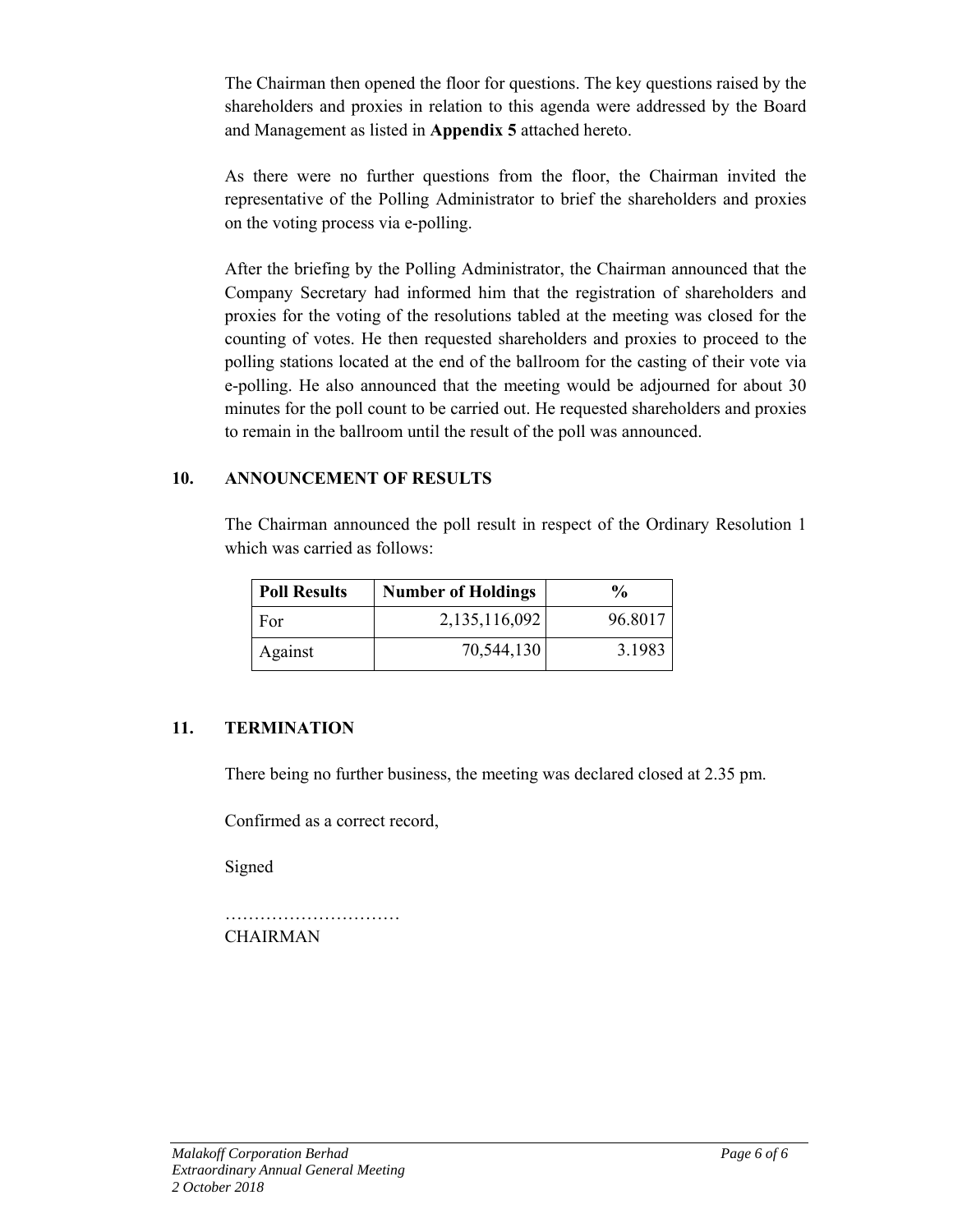

# **EXTRAORDINARY GENERAL MEETING (EGM) PROPOSED ACQUISITION OF 97.37% EQUITY INTEREST IN ALAM FLORA SDN BHD**

*RESPONSES TO QUESTIONS BY MINORITY SHAREHOLDER WATCHDOG GROUP (MSWG)*

**2 October 2018**



energy & utilities

**CONFIDENTIAL** 

**Malakoff Corporation Berhad**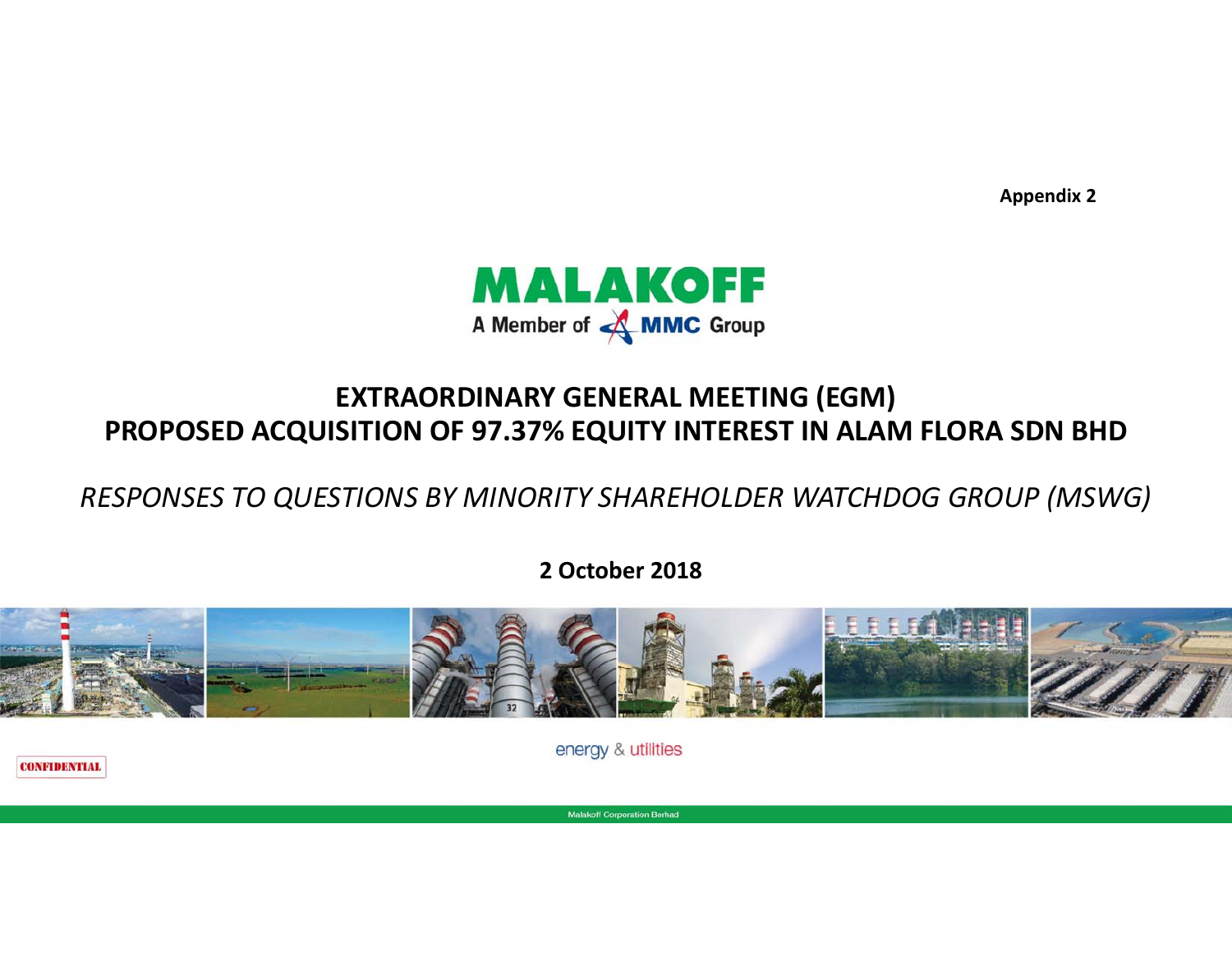



1

**What is the payback period on the Proposed Acquisition of Alam Flora Group?**

The payback period for the proposed acquisition is 8-10 years. It is worth noting that the DCF method was used as the primary approach in the valuation methodology given that Alam Flora is a concession-based company, which would be more suitable for *deterministic conditions under which income is relatively stable.*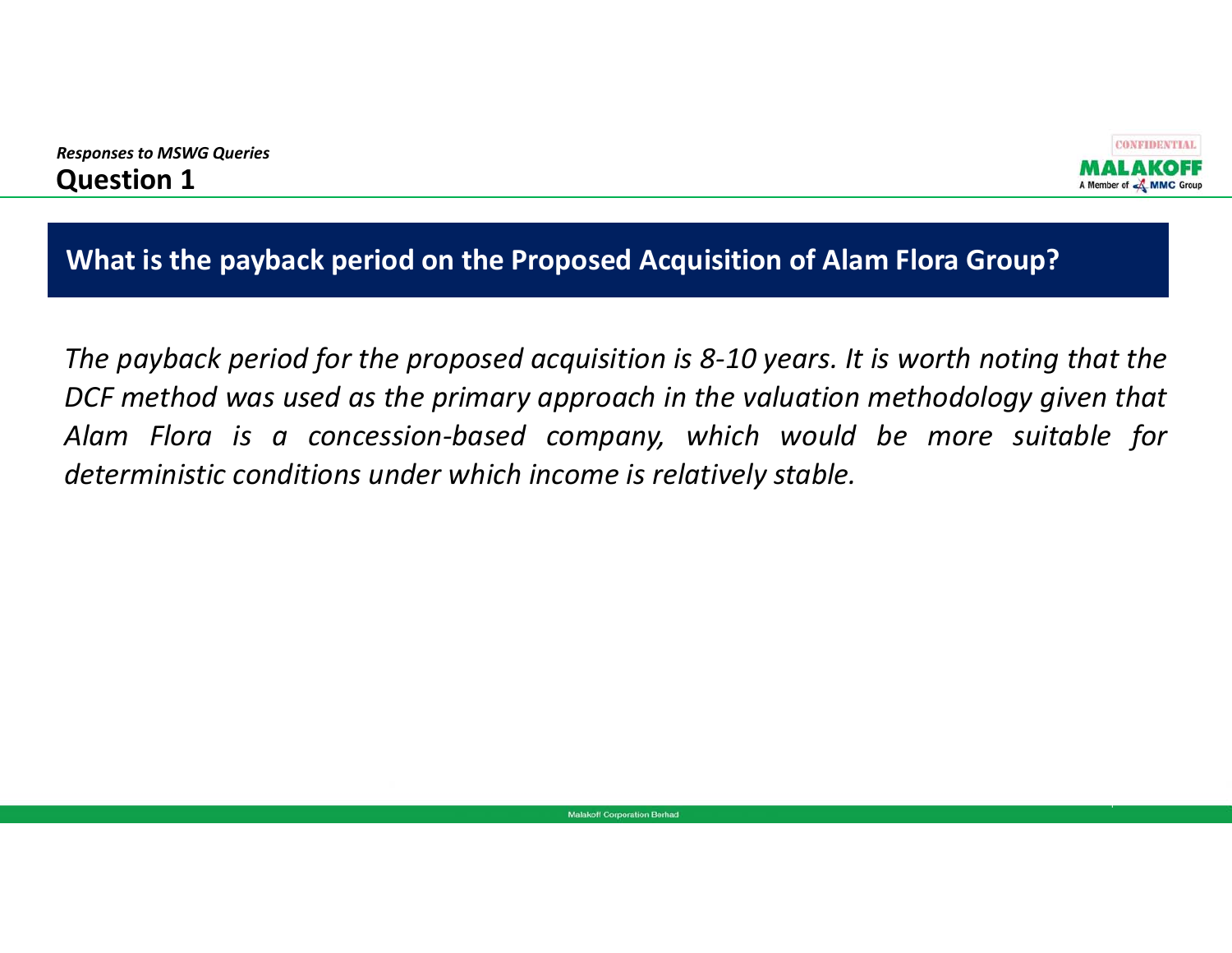



2

We note that under the Concession Agreement, the Agreed Fees shall be subject to review by the government at the 7<sup>th</sup> anniversary (September 2018) and Alam Flora is **currently in the process of negotiating the new Agreed Fees.**

Has the new Agreed Fees been agreed? If not, what is the status of the negotiation ?

Negotiations are still on-going with the Government. Under the Concession Agreement, the tariff rates are referenced to various cost indices, including inflation. It is prudent to expect annual cost escalations to the extent that Alam Flora's businesses remain viable and as such, Alam Flora should be reasonably compensated for carrying out waste *collection and public cleansing management services efficiently.*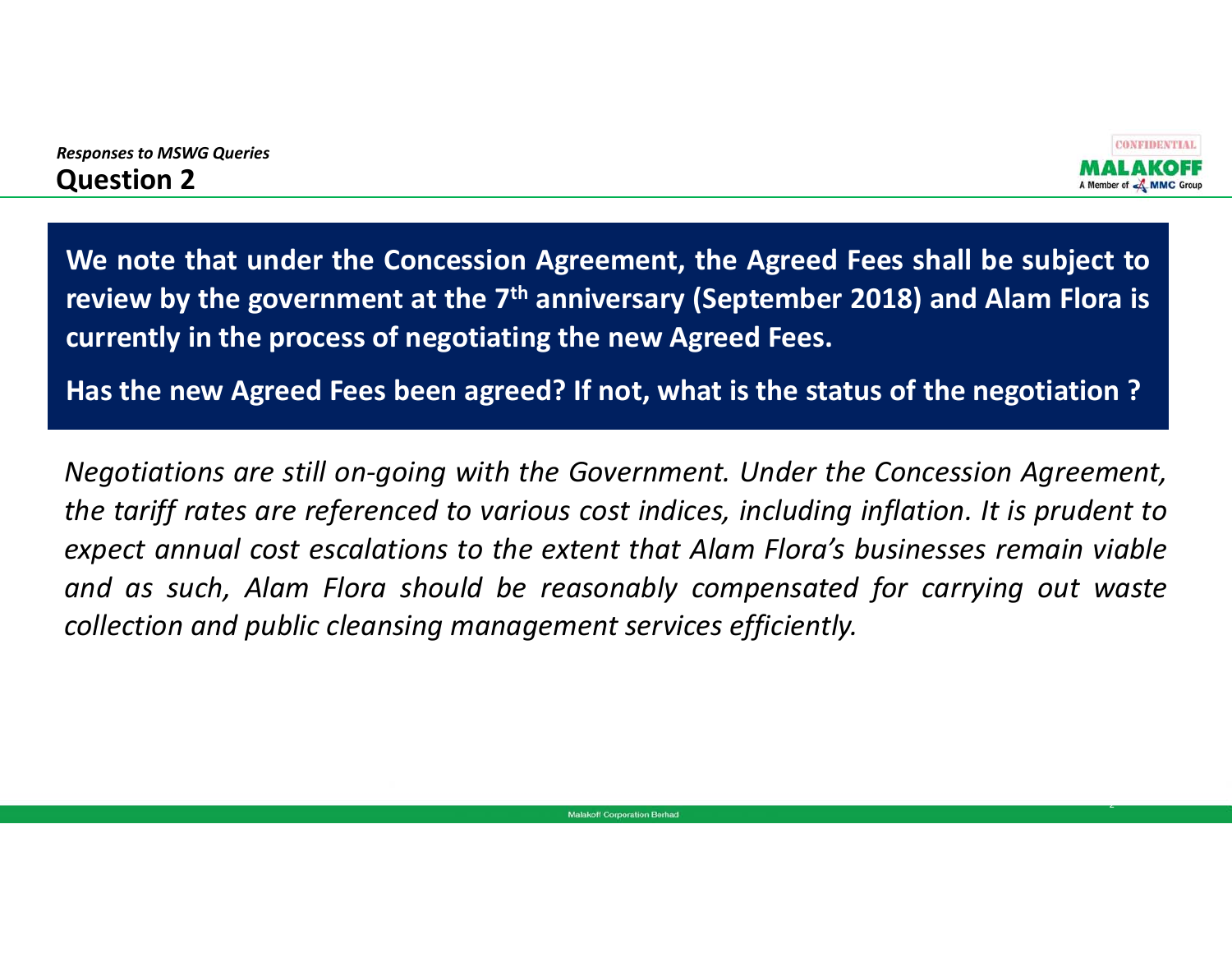



3

As stated on page 28 of the Circular, Alam Flora Group was granted tax exemption on its statutory business income by the Ministry of Finance. However, we note that proforma profit attributable to the owners of Malakoff was calculated based on the net profit attributable to 97.37% equity interest in Alam Flora in FYE 31 March 2018 of RM96.8 million was adjusted to **take into account the corporate income tax rate of 24%.**

Please clarify whether Alam Flora Group will continue to enjoy the tax exemption on its statutory **business income going forward?**

Alam Flora Group claimed a 100% tax exemption on statutory business income under Section 127(3A) of the Income Tax Act 1967 of Malaysia for FYE 31 March 2018, a Tax Incentive which is available annually to companies within the DRB-HICOM Group, subject to the approval of the Ministry of Finance Malaysia. Upon completion of the Proposed Acquisition, the Tax Incentive would no longer be available to Alam Flora Group and accordingly, Alam Flora Group will be subject to the prevailing *rate of corporate tax currently at 24% on statutory income.*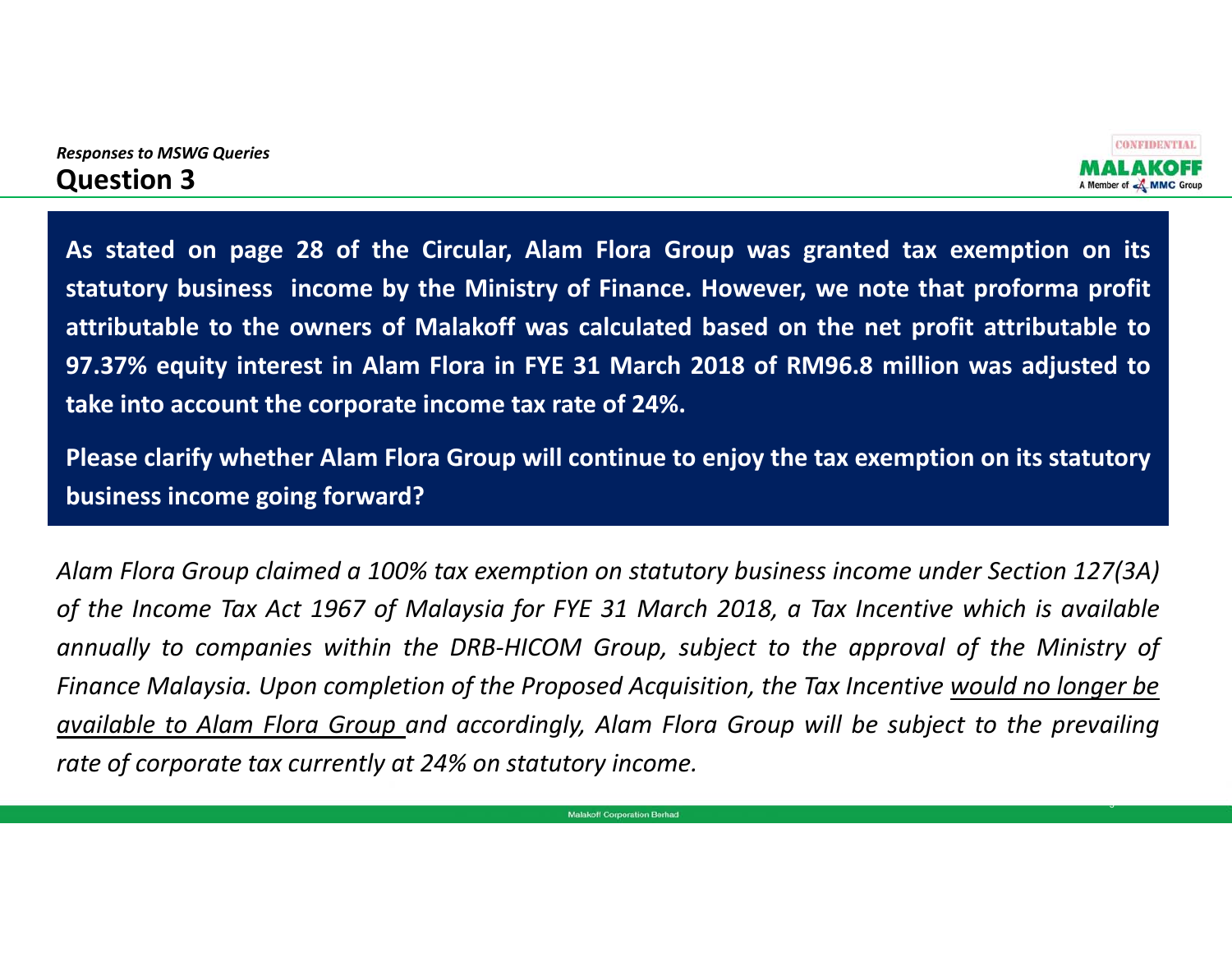## **MALAKOFF CORPORATION BERHAD ("MCB" OR "THE COMPANY") EXTRAORDINARY GENERAL MEETING ("EGM") HELD ON 2 OCTOBER 2018**

#### **SUMMARY OF KEY MATTERS DISCUSSED AT THE EGM**

| <b>Key Matters Discussed</b>                                                                                                                                                             | <b>Response from the Directors/Management</b>                                                                                                                                                                                                           |
|------------------------------------------------------------------------------------------------------------------------------------------------------------------------------------------|---------------------------------------------------------------------------------------------------------------------------------------------------------------------------------------------------------------------------------------------------------|
| <b>AGENDA1</b>                                                                                                                                                                           |                                                                                                                                                                                                                                                         |
|                                                                                                                                                                                          | PROPOSED ACQUISITION OF 97.37% EQUITY INTEREST IN ALAM FLORA SDN BHD ("PROPOSED<br>ACQUISITION") AND RESULTANT DIVERSIFICATION OF THE EXISTING PRINCIPAL ACTIVITIES OF<br>MALAKOFF CORPORATION BERHAD AND ITS SUBSIDIARIES ("PROPOSED DIVERSIFICATION") |
| Loke Swan Yen - Shareholder<br>To clarify whether MCB had the required<br>(a)<br>funding for the Proposed Acquisition<br>given that the purchase consideration was<br>for RM944 million. | The Chairman replied that MCB had the required funding to pay the purchase<br>consideration of RM944 million given its cash position of approximately RM5 billion.                                                                                      |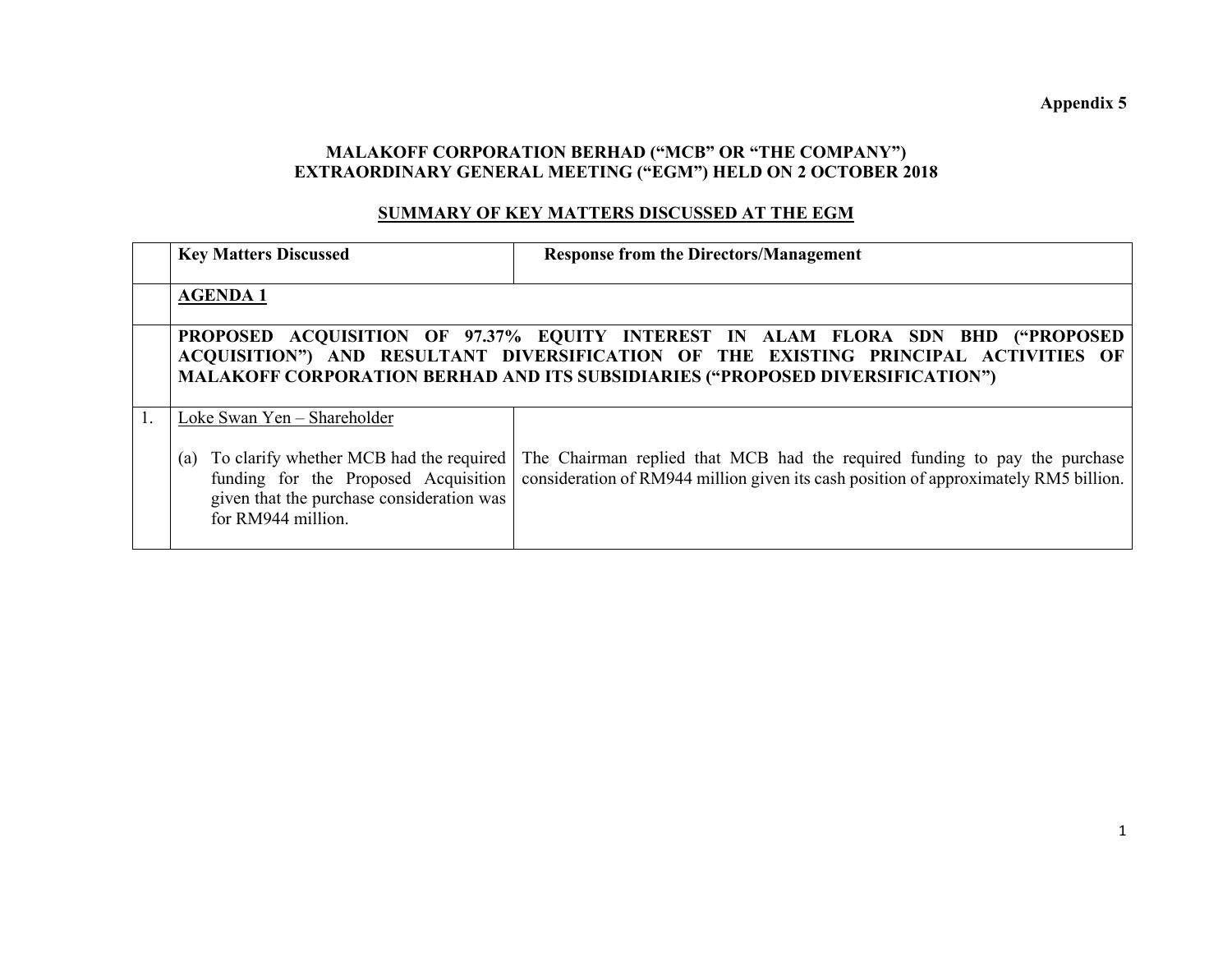|    | <b>Key Matters Discussed</b>                                                                                                                                                                                                                                                                                                                                                                                                                                                                                                                                                                                                                                                                                                                                                                                                                                                                         | <b>Response from the Directors/Management</b>                                                                                                                                                                                                                                                                                                                                                                                                                                                                                                                                                                                                                                                                         |
|----|------------------------------------------------------------------------------------------------------------------------------------------------------------------------------------------------------------------------------------------------------------------------------------------------------------------------------------------------------------------------------------------------------------------------------------------------------------------------------------------------------------------------------------------------------------------------------------------------------------------------------------------------------------------------------------------------------------------------------------------------------------------------------------------------------------------------------------------------------------------------------------------------------|-----------------------------------------------------------------------------------------------------------------------------------------------------------------------------------------------------------------------------------------------------------------------------------------------------------------------------------------------------------------------------------------------------------------------------------------------------------------------------------------------------------------------------------------------------------------------------------------------------------------------------------------------------------------------------------------------------------------------|
| 2. | Bhupinder Singh - Shareholder<br>She commented that the sharp drop in<br>(a)<br>MCB's share price after the announcement<br>of the Proposed Acquisition by 8% (from<br>RM1.04 to RM0.955) compared to an<br>increase in DRB-HICOM Berhad ("DRB-<br>HICOM")'s share price by 8% was a clear<br>indicator that the Proposed Acquisition<br>was not a favourable transaction for MCB<br>and would not be a win-win situation for<br>MCB. The share price would have fallen<br>more, if not for the Share Buy Back<br>exercise embarked by the Company. With<br>the share performance of MCB, it was now<br>a penny stock. She questioned whether the<br>Proposed Acquisition, which was also a<br>related party transaction ("RPT"), was<br>perceived by market as not a win-win<br>transaction for MCB as it would not be for<br>the best interest of MCB. She personally<br>objected this resolution. | The Chairman acknowledged that the market had reacted negatively after the<br>Proposed Acquisition was announced as MCB's share price shed 8%, contrary to the<br>surge of DRB-HICOM's share price. It was normal for market to react negatively to<br>transactions which were regarded as RPT. The other reason for the decline was due<br>to profit-taking activities by investors who sold their positions to cash-in on the price<br>increase to RM1.04 in the previous day (before the announcement on the Proposed<br>In addition, market uncertainties and macro-fundamentals have<br>Acquisition).<br>resulted in the share price being stagnant – this was an issue being faced by the market<br>as a whole. |
|    | (b) As for the Proposed Diversification, she<br>sought explanation on the need for MCB to<br>acquire the entire business of Alam Flora<br>Sdn Bhd ("Alam Flora" or "AFSB")<br>instead of buying only the waste from<br>Alam Flora for its renewable energy<br>pursuit of waste to energy. The Proposed<br>Acquisition would translate into higher                                                                                                                                                                                                                                                                                                                                                                                                                                                                                                                                                    | On the proposed diversification, the business of Alam Flora was also a concession<br>business, similar to MCB. Alam Flora was one of the three concessionaires in<br>Malaysia which have exclusive rights to provide solid waste collection and public<br>cleansing management services in the country up to the end of September 2033. The<br>three areas currently serviced by Alam Flora were Pahang, Putrajaya and the Federal<br>Territories of Kuala Lumpur and potentially, two states in the East Coast of Malaysia<br>namely, Kelantan and Terengganu.                                                                                                                                                       |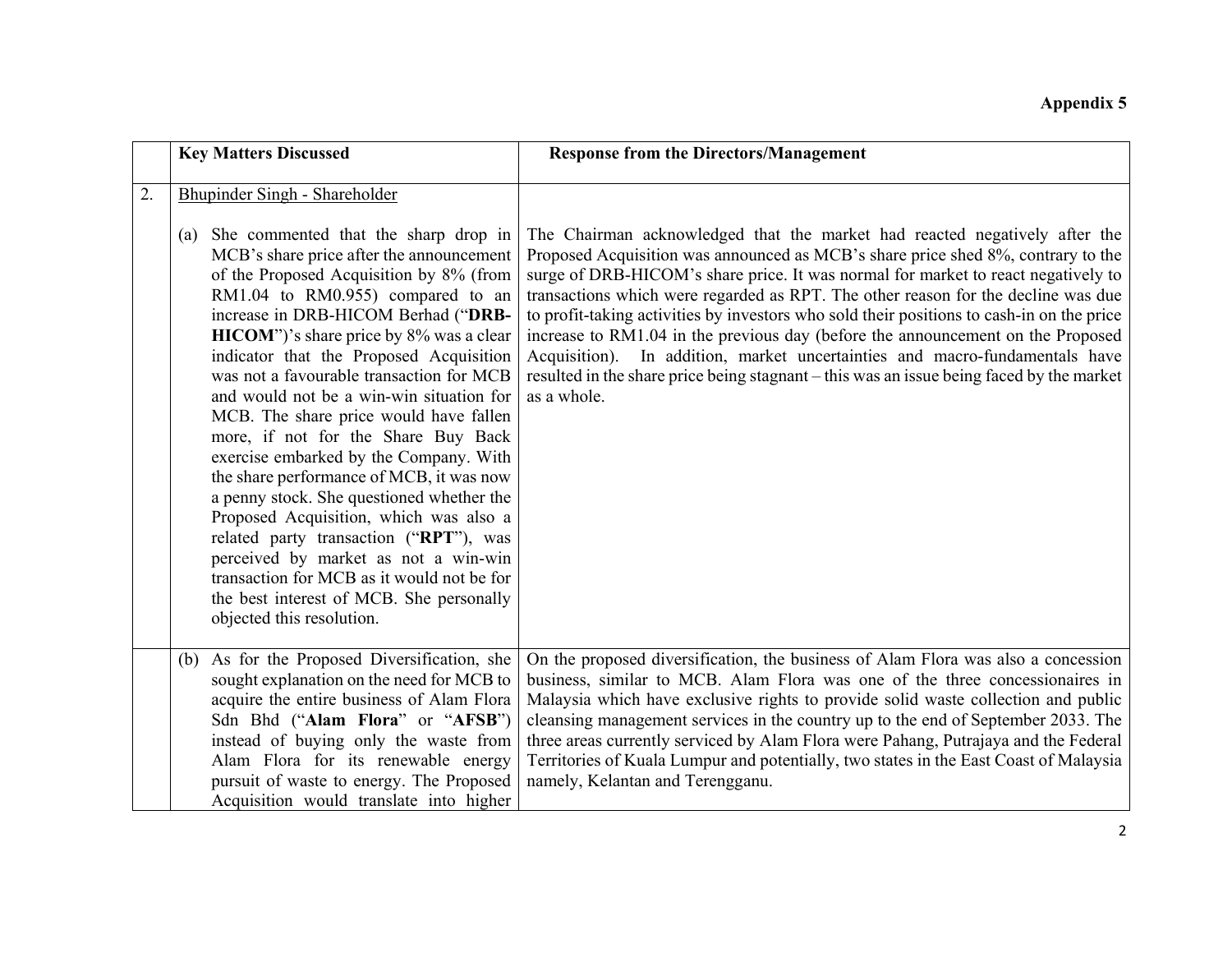|     | <b>Key Matters Discussed</b>                                                                                                                                                                                                                                                                                                                                                                                                                                                                                                                                                                                                                                                                                                                                                                                                                                       | <b>Response from the Directors/Management</b>                                                                                                                                                                                                                                                                                                                                                                                                                                                                                                                                                                                                                                                                                                                                                                                                                                                                                                                                                                                                                                                                                                                                                                                                                                                                                                                                                                                                                                                                                                                                                                                                                                                                                                                                             |
|-----|--------------------------------------------------------------------------------------------------------------------------------------------------------------------------------------------------------------------------------------------------------------------------------------------------------------------------------------------------------------------------------------------------------------------------------------------------------------------------------------------------------------------------------------------------------------------------------------------------------------------------------------------------------------------------------------------------------------------------------------------------------------------------------------------------------------------------------------------------------------------|-------------------------------------------------------------------------------------------------------------------------------------------------------------------------------------------------------------------------------------------------------------------------------------------------------------------------------------------------------------------------------------------------------------------------------------------------------------------------------------------------------------------------------------------------------------------------------------------------------------------------------------------------------------------------------------------------------------------------------------------------------------------------------------------------------------------------------------------------------------------------------------------------------------------------------------------------------------------------------------------------------------------------------------------------------------------------------------------------------------------------------------------------------------------------------------------------------------------------------------------------------------------------------------------------------------------------------------------------------------------------------------------------------------------------------------------------------------------------------------------------------------------------------------------------------------------------------------------------------------------------------------------------------------------------------------------------------------------------------------------------------------------------------------------|
|     | gearing for MCB due to the high price<br>consideration paid to DRB-HICOM, which<br>would accordingly increase the finance<br>cost of the Group.                                                                                                                                                                                                                                                                                                                                                                                                                                                                                                                                                                                                                                                                                                                    | The proposed diversification was also part of MCB's business expansion into<br>renewable energy which the Government was encouraging. The Company had valued<br>the existing concession business of Alam Flora to be as low as RM500 million. The<br>Proposed Acquisition would benefit existing shareholders and provide additional<br>profitability to the Group which would in turn translate to higher dividends for MCB's<br>shareholders.                                                                                                                                                                                                                                                                                                                                                                                                                                                                                                                                                                                                                                                                                                                                                                                                                                                                                                                                                                                                                                                                                                                                                                                                                                                                                                                                           |
| (c) | The proposed diversification was not<br>aligned to the core business of MCB as<br>well as Malakoff Berhad ("MB"), its<br>predecessor before it was taken private by<br>MMC Corporation Berhad ("MMC").<br>Since the listing of MCB by MMC at the<br>IPO price of RM1.80 in the year 2015,<br>MCB's ranking in the Top 100 Malaysian<br>of<br>companies<br>terms<br>market<br>in<br>capitalization had slipped down due to the<br>poor performance of its share price. The<br>lack lustre performance of MCB today<br>paled very much in comparison to the<br>sterling performance of MB under the<br>management led by En. Ahmad Jauhari<br>Yahya. She requested the Board to explain<br>whether MMC which had extracted most<br>of MCB's value before re-listing it in 2015,<br>had assisted the MCB Group to maintain<br>better performance after it was listed. | The CEO explained that from Management's perspective, the diversification was<br>triggered by a technical definition by Bursa Malaysia Securities Berhad ("Bursa<br>Malaysia"). He explained that the audited net profit of Alam Flora in the previous<br>year of RM100 million compared to the MCB Group's net profit of RM310 million,<br>had breached the relevant 25% percentage ratio of Paragraph 10.13(1) under the Main<br>Market Listing Requirements of Bursa Malaysia and hence the Proposed Acquisition<br>was deemed to be a diversification of MCB Group's core business.<br>In response to her comment on the significantly better performance of MB compared<br>to MCB today, the CEO attributed this to the prevailing circumstances of the market<br>and industry at the time of MB, where the returns of the first generation PPA such as,<br>Segari Energy Ventures ("SEV") was at a lucrative 15%. As the industry matured<br>over the years and market began to be more efficient, the Government of Malaysia<br>was now only willing to consider tenders for power projects at a return of no more<br>than 6%. MCB's profitability had so far been sustained by the Tanjung Bin Power<br>("TBP") and Tanjung Bin Energy ("TBE") power plants. The view taken on MMC<br>was an unfair one, from his perspective, as MMC had in many ways created value for<br>MCB Group to grow by finding new opportunities for MCB Group.<br>In view of global trends, coupled with the development of the power industry in<br>Malaysia today, the Board of MCB was compelled to change the Company's business<br>model through synergistic expansion via the Proposed Acquisition. The Board of<br>MCB had viewed the business of the Alam Flora Group to have great potentials |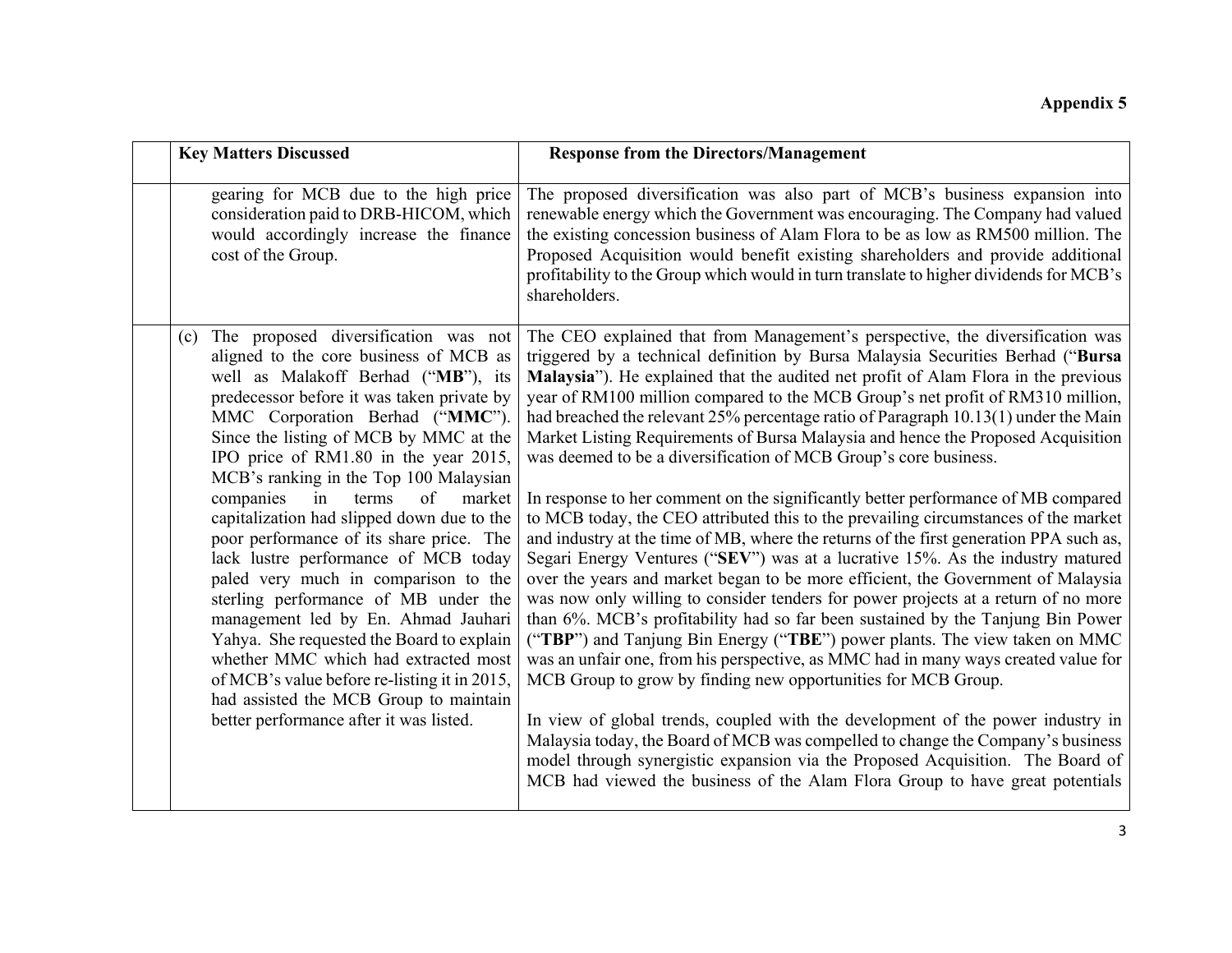|    | <b>Key Matters Discussed</b>                                                                                                                                                                                                                                                                                                                                                                                                        | <b>Response from the Directors/Management</b>                                                                                                                                                                                                                                                                                                                                                                                                                                                                                                                                                                               |
|----|-------------------------------------------------------------------------------------------------------------------------------------------------------------------------------------------------------------------------------------------------------------------------------------------------------------------------------------------------------------------------------------------------------------------------------------|-----------------------------------------------------------------------------------------------------------------------------------------------------------------------------------------------------------------------------------------------------------------------------------------------------------------------------------------------------------------------------------------------------------------------------------------------------------------------------------------------------------------------------------------------------------------------------------------------------------------------------|
|    |                                                                                                                                                                                                                                                                                                                                                                                                                                     |                                                                                                                                                                                                                                                                                                                                                                                                                                                                                                                                                                                                                             |
|    |                                                                                                                                                                                                                                                                                                                                                                                                                                     | especially its non-concession business undertaken by its wholly-owned subsidiary,<br>DRB-HICOM Environmental Services Sdn Bhd ("DHES").                                                                                                                                                                                                                                                                                                                                                                                                                                                                                     |
|    |                                                                                                                                                                                                                                                                                                                                                                                                                                     | The business of DHES could be expanded by penetrating new business segments such<br>as managing hazardous and industrial waste. The market players in these segments<br>for now were only few. Comparatively, the profit margin derived from Alam Flora<br>Group was better than the returns expected at 6% from the power projects, going<br>forward. Apart from the Proposed Acquisition, the Company had embarked on<br>various expansion plans into renewable energy to increase the revenue streams for the<br>MCB Group. MCB's aim was to grow for expansion and not diversification.                                 |
| 3. | Chee Sai Mun - Proxy                                                                                                                                                                                                                                                                                                                                                                                                                |                                                                                                                                                                                                                                                                                                                                                                                                                                                                                                                                                                                                                             |
|    | (a) As the largest IPP with an effective<br>generation capacity of approximately<br>6,000MW, MCB should be the leader of its<br>peers in terms of return on equity ("ROE").<br>To explain the reason for the poor ROE<br>performance of the MCB Group.                                                                                                                                                                              | The CEO explained that although MCB was the market leader in Malaysia in terms<br>of effective generation capacity, many of the power plants in the Group's stable were<br>reaching expiry of their concessions. SEV's concession, the first power plant of MCB,<br>albeit renewed, provided very low returns to MCB, due to the lower tariff under its<br>extended concession. TBP and TBE power plants were the main contributors to MCB<br>Group's profitability.                                                                                                                                                        |
|    | (b) Would the proposed acquisition of Alam<br>Flora, which was a diversification of<br>MCB's core business, distract MCB from<br>improving its earnings and focus on its<br>Independent Power Producer ("IPP")<br>business. Management should focus more<br>on the existing businesses rather than<br>diverting to other business which might not<br>be to its best interest and could further<br>jeorpadise MCB's future earnings. | On the comment that MCB would be distracted from its core business, where the<br>Proposed Acquisition would act as a deterrence to MCB for improving its investment<br>returns as an IPP, the CEO reasoned that, going forward as power projects would be<br>awarded based on open and competitive bidding, a lower internal rate of returns of<br>only around 8% was expected for such bids. The high returns generated from power<br>projects in Malaysia, was something of the past. Management had not lacked effort<br>in looking for new power projects but was unable to secure any attractive projects,<br>locally. |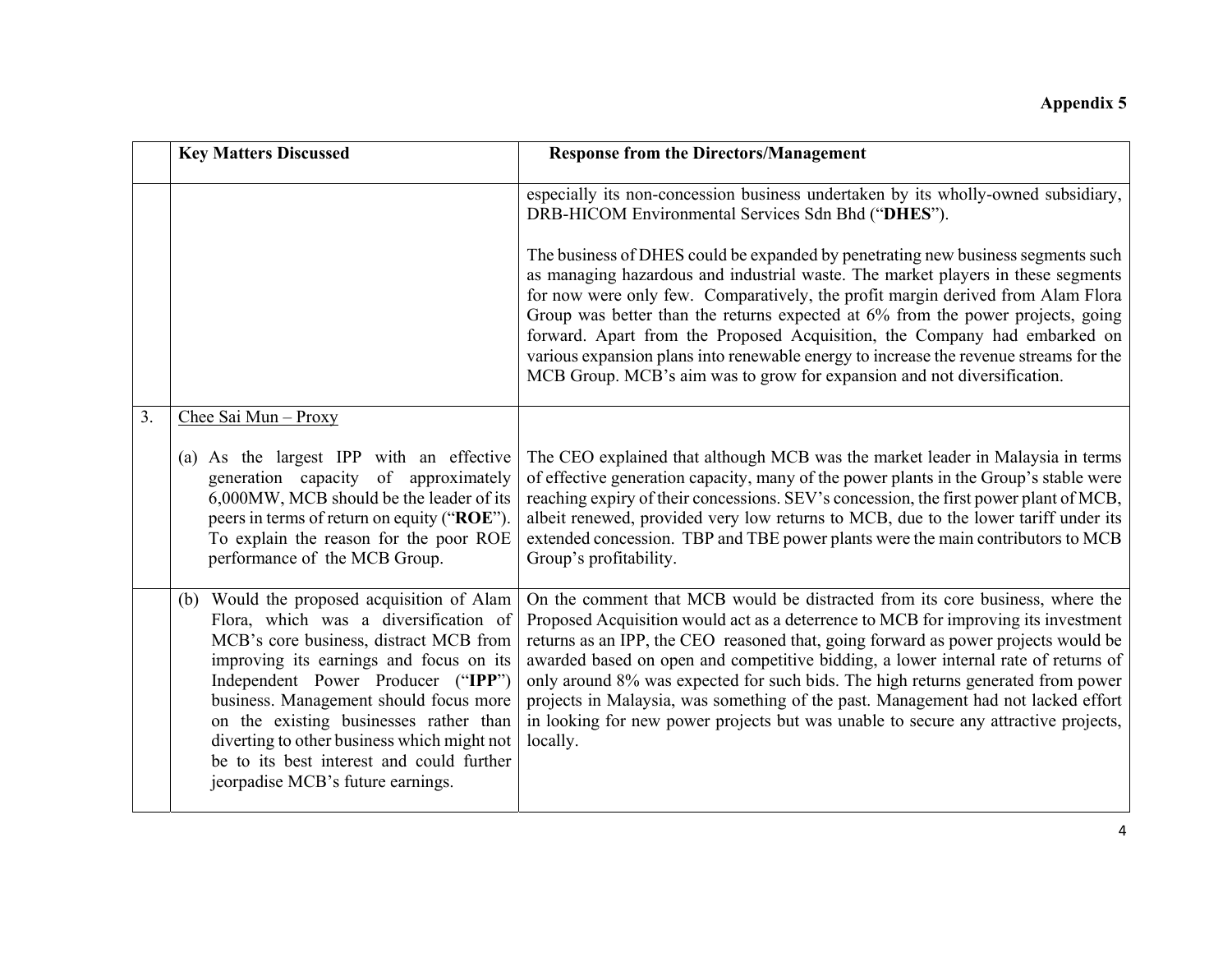| <b>Key Matters Discussed</b>                                                                                                                                                                                                                                                                       | <b>Response from the Directors/Management</b>                                                                                                                                                                                                                                                                                                                                                                                                                                                                            |
|----------------------------------------------------------------------------------------------------------------------------------------------------------------------------------------------------------------------------------------------------------------------------------------------------|--------------------------------------------------------------------------------------------------------------------------------------------------------------------------------------------------------------------------------------------------------------------------------------------------------------------------------------------------------------------------------------------------------------------------------------------------------------------------------------------------------------------------|
| Growth is not an issue since MCB still has<br>a lot of assets. To explain why MCB still<br>keeps losing the money.                                                                                                                                                                                 | Given the change in the power industry landscape, the CEO informed that it was<br>timely that MCB changed its approach and find new areas of growth, such as<br>renewable energy. This would increase MCB's profitability and generate higher<br>returns for the benefit of shareholders. For the past five years, the mode of direct<br>awards of power projects by the Government was not beneficial to MCB, hence it<br>was difficult for MCB to secure new power projects.                                           |
| (c) Can MCB try to bring down<br>the<br>operational cost so that better returns and<br>ROE could be generated?.                                                                                                                                                                                    | Drawing example from the SEV plant which concession was renewed, albeit at a<br>lower tariff, the plant was still required to incur the same cost of maintenance to<br>ensure full availability of the plant for dispatch to secure energy payments. The<br>Proposed Acquisition was one of the many strategies adopted by the Company to<br>secure new growth to cushion this. The management of MCB had also implemented<br>an ongoing cost management across the organisation.                                        |
| (d) On page 100, Item $10$ – Key Financial<br><b>Information and Page 101 - Commentary</b>                                                                                                                                                                                                         |                                                                                                                                                                                                                                                                                                                                                                                                                                                                                                                          |
| If Alam Flora was profitable, why did it<br>record a loss after tax of RM4.4 million for<br>the FPE 30 June 2018 which was attributed<br>by the increase in operational cost. Would<br>this loss-making trend continue?                                                                            | The loss recorded by Alam Flora for the FPE 30 June 2018, was due to the increase<br>in operating cost and administrative cost, i.e. a one-off corporate contribution and<br>higher income tax expense because of lower exempt income during the financial<br>period. Going forward, the profit was expected to increase with the reduction of the<br>operational cost whilst the administration cost was expected to maintain at the same<br>levels as in previous years.                                               |
| (e) Why is there a 2-year guarantee by DRB-<br>HICOM? Isn't the tariff confirmed to<br>increase? The Company must ensure this<br>arrangement is allowed under<br>the<br>Concession Agreement ("CA") so that it<br>would be fair term to the shareholders of<br>MCB and not be detrimental to them. | The CEO replied that the revision in tariff was not guaranteed. Therefore, as an<br>additional buffer, DRB-HICOM had agreed to provide MCB with a 2-year profit<br>guarantee subject to certain parameters as provided in the Shares Sales Agreement<br>entered with DRB-HICOM for the Proposed Acquisition ("SSA"), should there be an<br>unlikely event of a reduction in tariff, to compensate MCB. Under the CA, the tariff<br>revision was calculated based on certain formulae referenced to various cost indices, |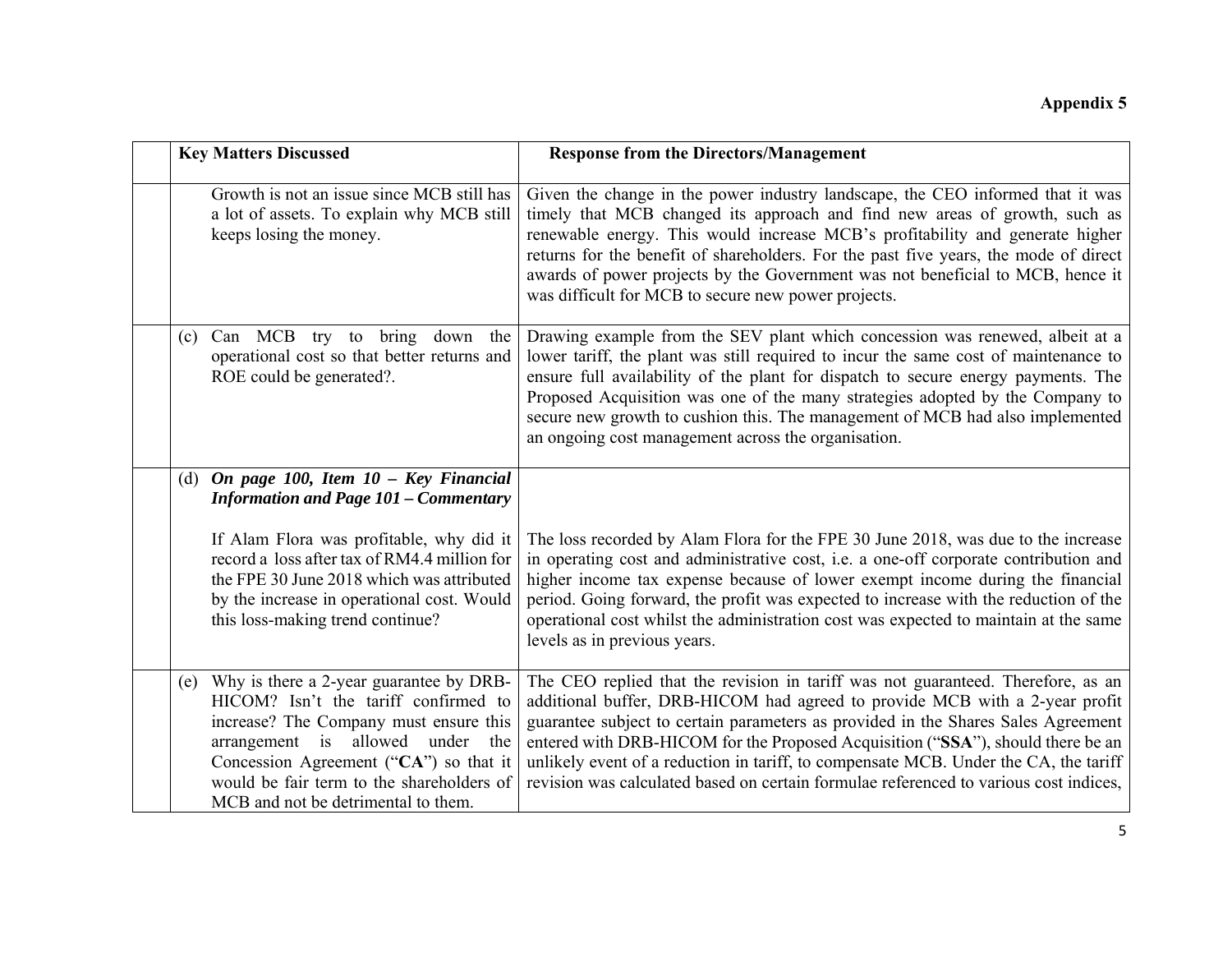| <b>Key Matters Discussed</b>                                                                                                                            | <b>Response from the Directors/Management</b>                                                                                                                                                                                                                                                                                                                                                                                                                                                                                                                                                                                                                                                                                                                                                                                                                                                                                                                                                                                                                                                                                                                                        |
|---------------------------------------------------------------------------------------------------------------------------------------------------------|--------------------------------------------------------------------------------------------------------------------------------------------------------------------------------------------------------------------------------------------------------------------------------------------------------------------------------------------------------------------------------------------------------------------------------------------------------------------------------------------------------------------------------------------------------------------------------------------------------------------------------------------------------------------------------------------------------------------------------------------------------------------------------------------------------------------------------------------------------------------------------------------------------------------------------------------------------------------------------------------------------------------------------------------------------------------------------------------------------------------------------------------------------------------------------------|
|                                                                                                                                                         | including inflation. However, it was the Government's sole discretion to decide on<br>the new Agreed Fees.                                                                                                                                                                                                                                                                                                                                                                                                                                                                                                                                                                                                                                                                                                                                                                                                                                                                                                                                                                                                                                                                           |
| Deloitte, the Independent Valuer was<br>(f)<br>asked to clarify whether the tariff increase<br>was considered in the valuation?                         | Mr Leonard Woo from Deloitte explained that the valuation had assumed for a tariff<br>revision as provided in the CA. The revision was however subject to certain<br>conditions. Any increase in tariff would be accompanied with an increase in the fees<br>for the subcontractors appointed by Alam Flora. The Agreed Fees in the CA or tariff<br>were subject to review on the 7th and 14th anniversary of the Concession Period<br>where the Agreed Fees might be increased or decreased pursuant to these reviews.<br>One of the factors in the formulae in the CA for the increase in tariff was the inflation<br>index. Deloitte had projected tariff rates to increase by about 26.8% on 1 September<br>2019 and about 23.0% on 1 September 2026 (translating to an annualised tariff growth<br>rate of around 3.0% p.a.). Mr. Leonard Woo informed that Deloitte had opined that<br>the assumption made was reasonable given that the projected annualised tariff growth<br>rate of approximately 3.0% p.a was within the range of Malaysian annual average 10-<br>year inflation rate of 2.4% p.a from 2007 to 2016 of between 0.6% and 5.4% with an<br>average of 2% p.a. |
|                                                                                                                                                         | To cater for the possibility that the Agreed Fees or tariff would not be increased, the<br>valuation had also considered a lower net cashflow as it was assumned that the<br>subcontractors' fees would be increased in tandem with a tariff increase.                                                                                                                                                                                                                                                                                                                                                                                                                                                                                                                                                                                                                                                                                                                                                                                                                                                                                                                               |
| Deloitte was also asked also to explain on<br>(g)<br>the worst-case scenario valuation if the<br>increase in tariff assumptions did not<br>materialise. | Mr. Leonard Woo informed that Deloitte had carried out a sensitivity analysis on the<br>impact if the tariff revision did not meet the projected increase factored in the<br>valuation. Should the tariff be lower by 25% from the projected tariff increase with<br>the increase in CAPEX, (i.e CAPEX was spent fully), the purchase consideration<br>would still fall within the valuation range from between RM850 million and RM1,000<br>million.                                                                                                                                                                                                                                                                                                                                                                                                                                                                                                                                                                                                                                                                                                                                |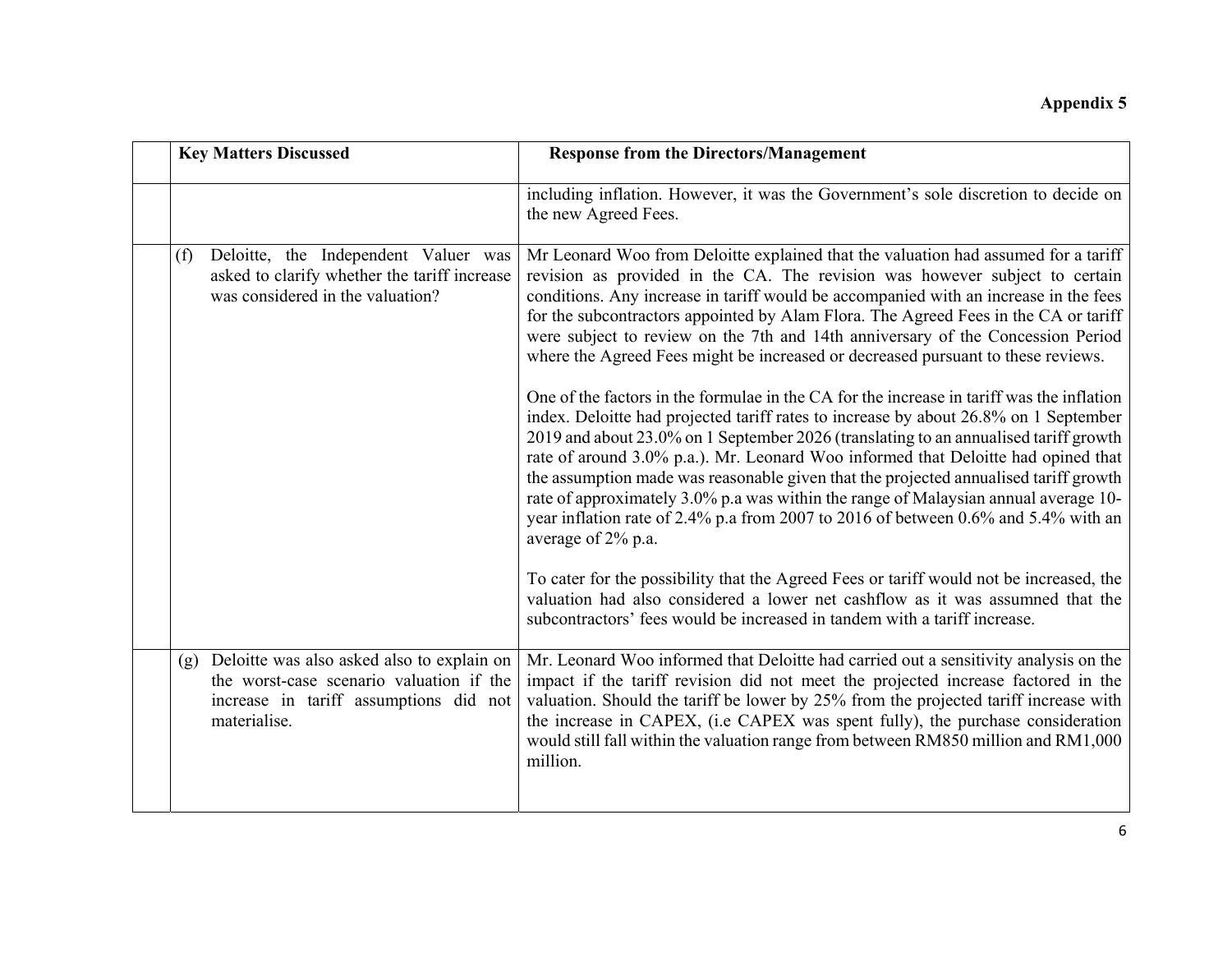| <b>Key Matters Discussed</b> | <b>Response from the Directors/Management</b>                                                                                                                                                                                                                                                                                                                                                                                                                                                                                                                            |
|------------------------------|--------------------------------------------------------------------------------------------------------------------------------------------------------------------------------------------------------------------------------------------------------------------------------------------------------------------------------------------------------------------------------------------------------------------------------------------------------------------------------------------------------------------------------------------------------------------------|
|                              | Even if the tariff was 50% of the projected increase in the tariff (that is, at an average<br>of 1% p.a increase over a period of 7 years) and the CAPEX increased by 10%, the<br>price consideration of RM944 million was still within valuation range of RM837<br>million to RM985 million. However, the purchase consideration would be at the<br>higher end of the valuation range.                                                                                                                                                                                  |
|                              | Mr. Leonard Woo further informed that at reduced CAPEX by 10%, Alam Flora<br>would still be able to effectively maintain its current service level and fulfil its<br>obligations under the CA.                                                                                                                                                                                                                                                                                                                                                                           |
|                              | The CEO added that the shareholders should take comfort that there were enough<br>levers in Alam Flora to cushion the risk of the tariff increase not materialising as<br>projected in the valuation. Moreover, MCB's position was mitigated with the<br>inclusion of the following provisions in the SSA:-                                                                                                                                                                                                                                                              |
|                              | Within the 6 months fulfilment of CPs of the Proposed Acquisition before<br>(i)<br>Completion - Any tariff reduction would be regarded as having a "Material<br>Adverse Effect" (as defined in Section 2.1.4( $v$ ) of the Circular) and, therefore,<br>the parties may agree on the revised Purchase Consideration provided that any<br>downwards revision to the Purchase Consideration does not exceed RM92.4<br>million. If the Parties were unable to agree on the revised Purchase Consideration<br>(as set out in Section 2.1.4(v)), the SSA shall terminate; and |
|                              | Within 24 months after Completion. Tunas Pancar Sdn Bhd ("TPSB"), a<br>$\left( 1\right)$<br>wholly-owned subsidiary of MCB, undertaking the Proposed Acquisition, would<br>be compensated up to RM140 million, being the maximum cumulative PBT<br>shortfall of Alam Flora for the 24 months (pursuant to the terms and subject to<br>the conditions set out in Section 2.1.4(vii) of the Circular) which includes<br>reduction of the existing fee or tariff                                                                                                            |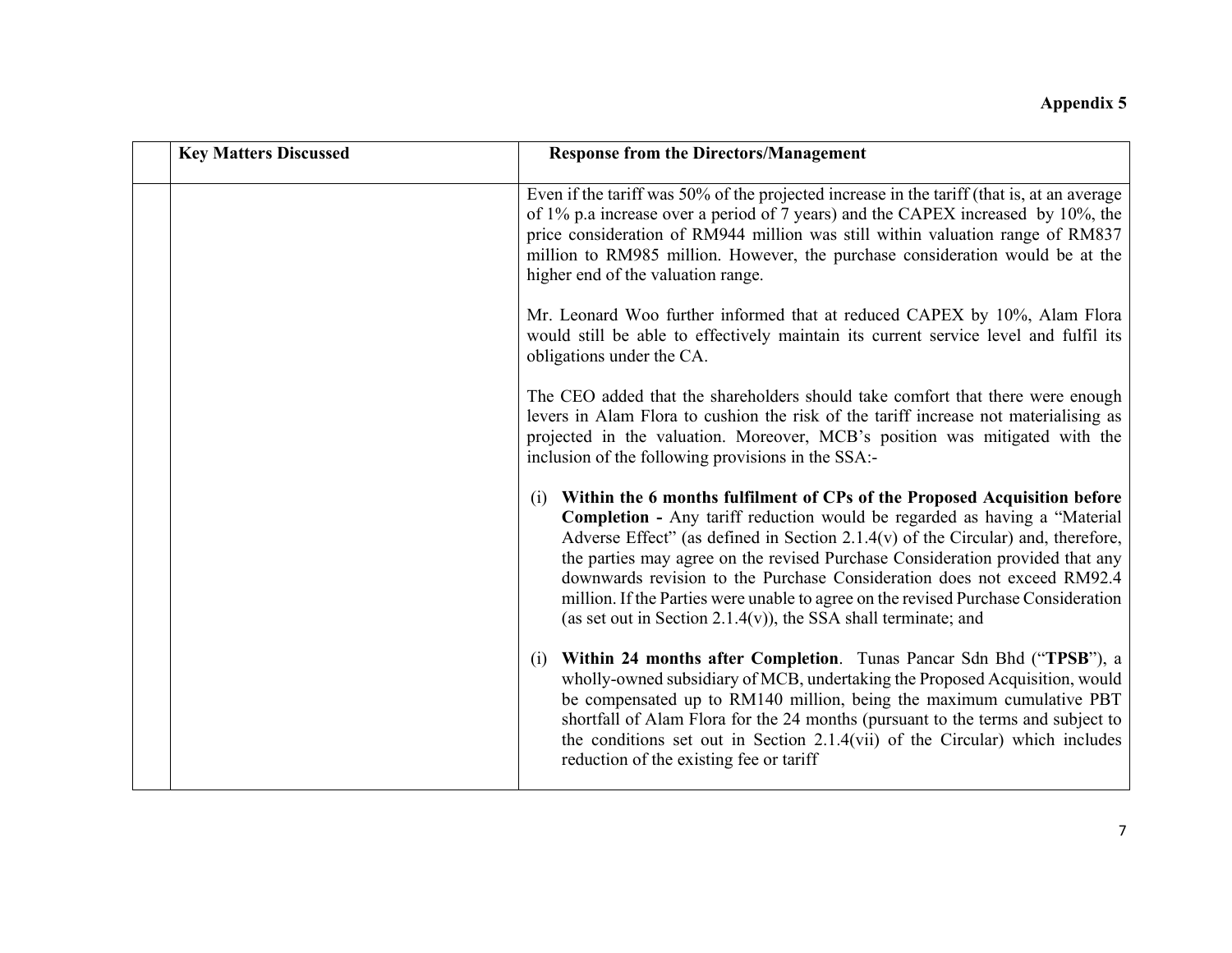|                  | <b>Key Matters Discussed</b>                                                                                                                                                     | <b>Response from the Directors/Management</b>                                                                                                                                                                                                                                                                                                                                                                                                              |
|------------------|----------------------------------------------------------------------------------------------------------------------------------------------------------------------------------|------------------------------------------------------------------------------------------------------------------------------------------------------------------------------------------------------------------------------------------------------------------------------------------------------------------------------------------------------------------------------------------------------------------------------------------------------------|
|                  |                                                                                                                                                                                  | If there was a tariff reduction, Deloitte would be carrying out a revaluation of Alam<br>Flora factoring in the new reduced tariff rates for the remaining years of its concession<br>and the impact to the valuation and ultimately the purchase consideration.                                                                                                                                                                                           |
|                  |                                                                                                                                                                                  | Notwithstanding the above, the new Agreed Fees following the negotiations with the<br>Government was expected to be at least the same if not higher than the existing<br>Agreed Fees. Moreover, the UKAS approval was a condition precedent to the<br>Proposed Acquisition and it was hoped that its decision on the Proposed Acquisition<br>would be decided together with the tariff adjustment.                                                         |
|                  |                                                                                                                                                                                  | Mr Leonard Woo added that apart from the above mitigation factors, the valuation<br>had also assumed the full effects arising from both tariff revisions which would<br>respectively take effect 1 year later from the original provisional year (i.e. on 1<br>September 2019 and 1 September 2026). If there was no increase in tariff, MCB<br>would try its best to maintain the same profit by adjusting the operational cost i.e.<br>contractor costs. |
|                  | (h) Will the Government compensate Alam<br>Flora if there was a reduction in tariff since<br>there was a remaining 15 years in its<br>concession?                                | The CA had stipulated that the Government had the sole discretion to decide on the<br>new Agreed Fees. The risk of no increase in tariff had been mitigated in the SSA and<br>in the valuation as explained above.                                                                                                                                                                                                                                         |
| $\overline{4}$ . | Ng Shu Tsung - Shareholder                                                                                                                                                       |                                                                                                                                                                                                                                                                                                                                                                                                                                                            |
|                  | (a) On page 14, Section 2.2 Paragraph 3<br>(Proposed diversification)                                                                                                            |                                                                                                                                                                                                                                                                                                                                                                                                                                                            |
|                  | It was stated that the absence of historical<br>track record in the business of Alam Flora<br>would be mitigated with track record of the<br>CEO who served as a board member of | Alam Flora is one of three concessionaires in Malaysia awarded with exclusive rights<br>to provide solid waste collection and public cleansing management services in the<br>country until September 2033. Alam Flora is a well-managed waste management<br>company with a good track record of 15 years. The CEO explained that he was                                                                                                                    |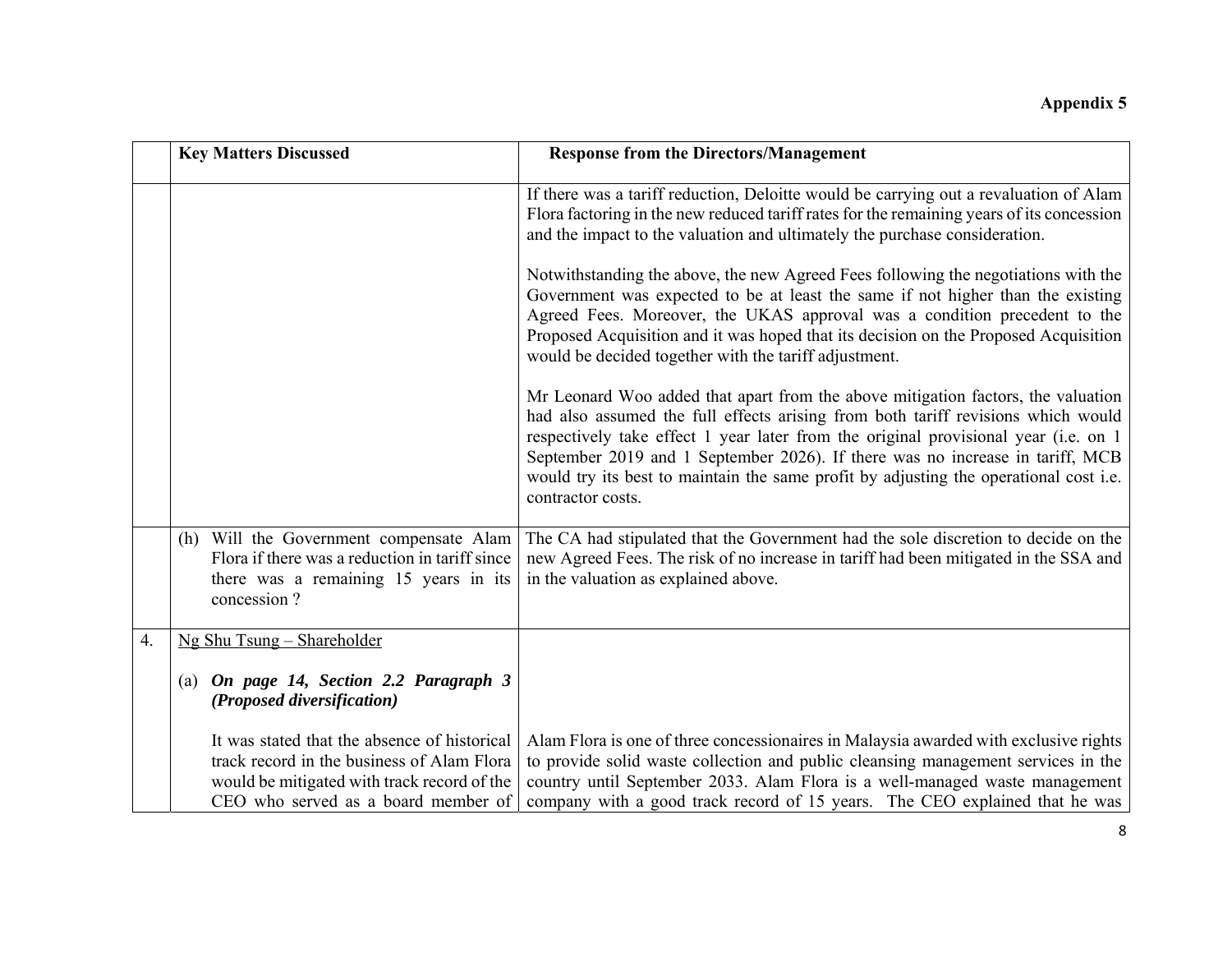| <b>Key Matters Discussed</b>                                                                                                                                                                                                                                                                                                                             | <b>Response from the Directors/Management</b>                                                                                                                                                                                                                                                                                                                                                                                                                                                                                                                                                                                                                                                                                                                                                                                                                                                                                                |
|----------------------------------------------------------------------------------------------------------------------------------------------------------------------------------------------------------------------------------------------------------------------------------------------------------------------------------------------------------|----------------------------------------------------------------------------------------------------------------------------------------------------------------------------------------------------------------------------------------------------------------------------------------------------------------------------------------------------------------------------------------------------------------------------------------------------------------------------------------------------------------------------------------------------------------------------------------------------------------------------------------------------------------------------------------------------------------------------------------------------------------------------------------------------------------------------------------------------------------------------------------------------------------------------------------------|
|                                                                                                                                                                                                                                                                                                                                                          |                                                                                                                                                                                                                                                                                                                                                                                                                                                                                                                                                                                                                                                                                                                                                                                                                                                                                                                                              |
| Alam Flora from 2013 to 2016. He queried<br>on the validity of the justification made in<br>the Circular as the CEO was only a former<br>director and would not have been involved<br>in the daily operations of Alam Flora. His<br>main concern was on the diversification<br>into a business in which MCB do not have<br>any experience and expertise. | serving DRB-HICOM when he was appointed as a director of Alam Flora from 2013<br>to 2016. From his past working experience in Alam Flora, he was confident that DRB-<br>HICOM could work together with MCB to realise the synergistic benefits for better<br>growth going forward.<br>Though the Proposed Acquisition would cost MCB, RM1 billion, it was not material,<br>in comparison with the total asset of the Group of RM30 billion. The above ratio<br>further supports Management's view that the Proposed Acquisition was only a<br>technical diversification triggered by the Main Marker Listing Requirement of Bursa<br>Malaysia. From the Company's perspective, the Proposed Acquisition was as an<br>expansion of MCB Group's core business of generating electricity (Waste-to-Energy<br>("WTE") Business) which would benefit shareholders and pave the opportunity for<br>MCB to leverage on the expertise of Alam Flora. |
| (b) He also queried whether the Proposed<br>Acquisition was a risk worth taking given<br>the uncertainty in the increase of Agreed<br>Fees as highlighted in page 22, item 5.2 on<br>the "Agreed Fees Review, coupled with the<br>new elected Government's stance of cost<br>reduction/savings?                                                          | The SSA had provided for several mechanisms and events to allow adjustment to the<br>Purchase Consideration for the Proposed Acquisition, which included amongst<br>others, unfavourable revision to the Agreed Fess of Alam Flora. The Board believed<br>that with the new Government's aspiration to be people centric government, one of<br>its priorities would be to provide proper waste and public cleansing management<br>services for the nation.<br>Therefore, the Company was encouraged with Alam Flora's prospects and was<br>optimistic that the business would continue to receive support from the new<br>Government. The prospects of expansion of Kelantan and Terengganu were also<br>viewed positively.                                                                                                                                                                                                                  |
| (c) On page 27, Section 6.3 (NA and Fearing)                                                                                                                                                                                                                                                                                                             |                                                                                                                                                                                                                                                                                                                                                                                                                                                                                                                                                                                                                                                                                                                                                                                                                                                                                                                                              |
| To comment on the gearing ratio of the<br>Group which was considered high even for<br>a concession business.                                                                                                                                                                                                                                             | The CEO informed that although the Group's gearing ratio was considered high, but<br>these borrowings had related to its power generating subsidiaries and was taken on a<br>non-recourse basis to MCB as the liability of the financing were ring-fenced to these                                                                                                                                                                                                                                                                                                                                                                                                                                                                                                                                                                                                                                                                           |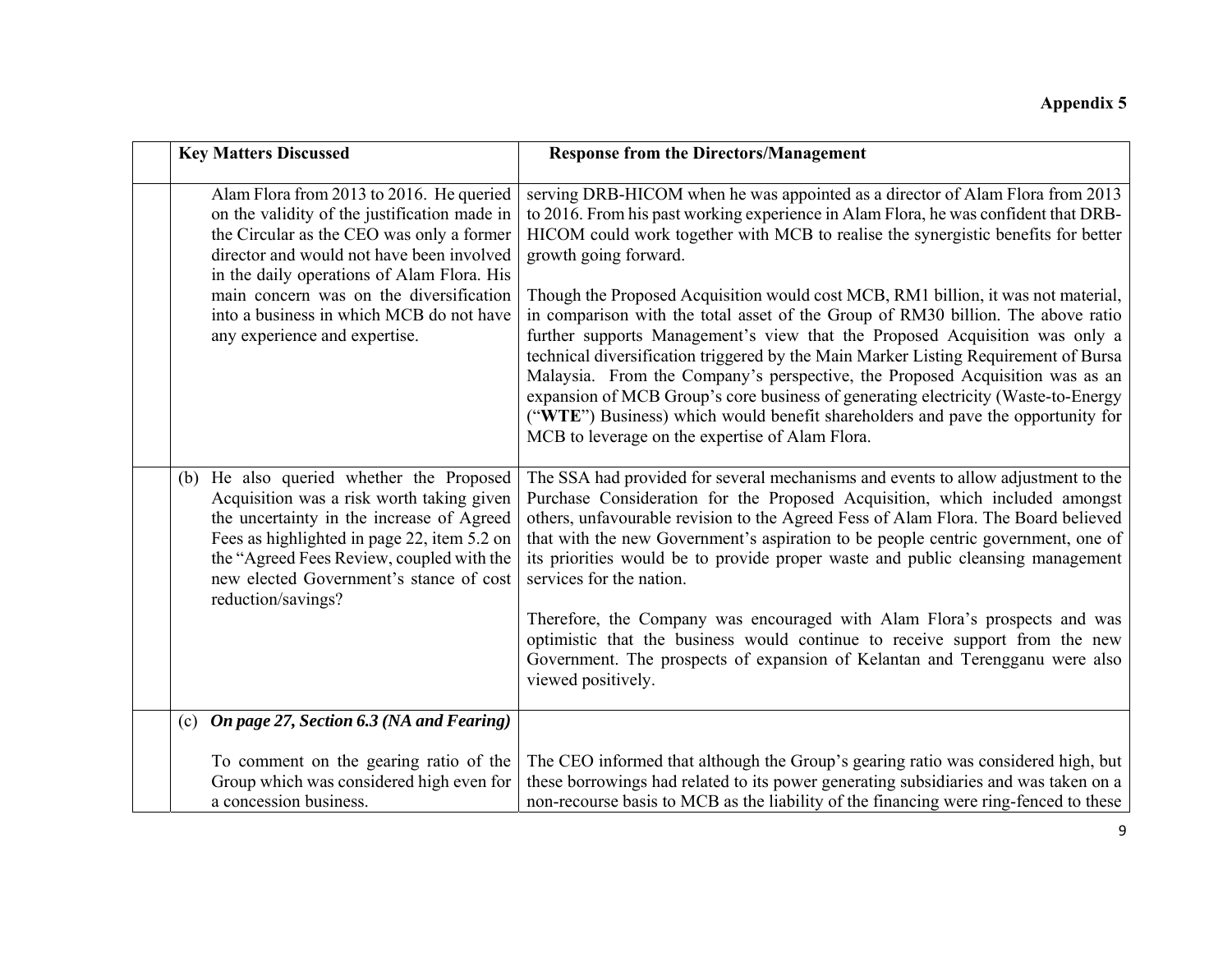| <b>Key Matters Discussed</b>                                                                                                                                                                                                                                                                                                                                                | <b>Response from the Directors/Management</b>                                                                                                                                                                                                                                                                                                                                                                                         |
|-----------------------------------------------------------------------------------------------------------------------------------------------------------------------------------------------------------------------------------------------------------------------------------------------------------------------------------------------------------------------------|---------------------------------------------------------------------------------------------------------------------------------------------------------------------------------------------------------------------------------------------------------------------------------------------------------------------------------------------------------------------------------------------------------------------------------------|
|                                                                                                                                                                                                                                                                                                                                                                             | subsidiaries. Management was still considering the best financing structure to be<br>taken for the Proposed Acquisition. MCB has the flexibility to fund the Proposed<br>Acquisition via bank borrowings and internally generated funds.                                                                                                                                                                                              |
| On page 28 - Note 5 of Section 6.4<br>(f)<br>(Earnings and EPS)                                                                                                                                                                                                                                                                                                             |                                                                                                                                                                                                                                                                                                                                                                                                                                       |
| It was stated in this page that should the<br>Company decide to fund up to 60% of the<br>purchase consideration by way of<br>borrowings, the interest would be 5.4% per<br>annum resulting in the drop in the earnings<br>per shares ("EPS") of the Company from<br>6.79 sen to 6.18 sen. How then would the<br>Proposed Acquisition be value accretive to<br>shareholders. | The financing for the Proposed Acquisition would be structured in the most optimal<br>debt to equity ratio to ensure that the cost of borrowing was lower than the rate of<br>returns on its investment in the Proposed Acquisition. The Company would, to its best<br>effort increase the Company's EPS by growing its business from the Proposed<br>Acquisition. This would hopefully translate into to an increase in share price. |
| On page 44– Section 6.1 (Rationale and<br>(g)<br><b>Benefits of the Proposal) of the IAL)</b><br>Note ii (Potential for additional and<br>recurrent streams of revenue to sustain<br>Malakoff's long-term growth)                                                                                                                                                           |                                                                                                                                                                                                                                                                                                                                                                                                                                       |
| The graph under this section shows MCB's<br>declining PAT margin of MCB for 3<br>financial years performance since its listing<br>in 2015.                                                                                                                                                                                                                                  | The CEO responded that under the previous Government, many of the power projects<br>were not tendered out but were directly awarded to other power players and not MCB.<br>Given this circumstance, the Company would need to expand and grow its business<br>in order to boost its share price. One such growth strategy identified by the Company<br>was the Proposed Acquisition.                                                  |
| The analyst had valued MCB's shares at<br>RM1.20 only which was lower than IPO                                                                                                                                                                                                                                                                                              |                                                                                                                                                                                                                                                                                                                                                                                                                                       |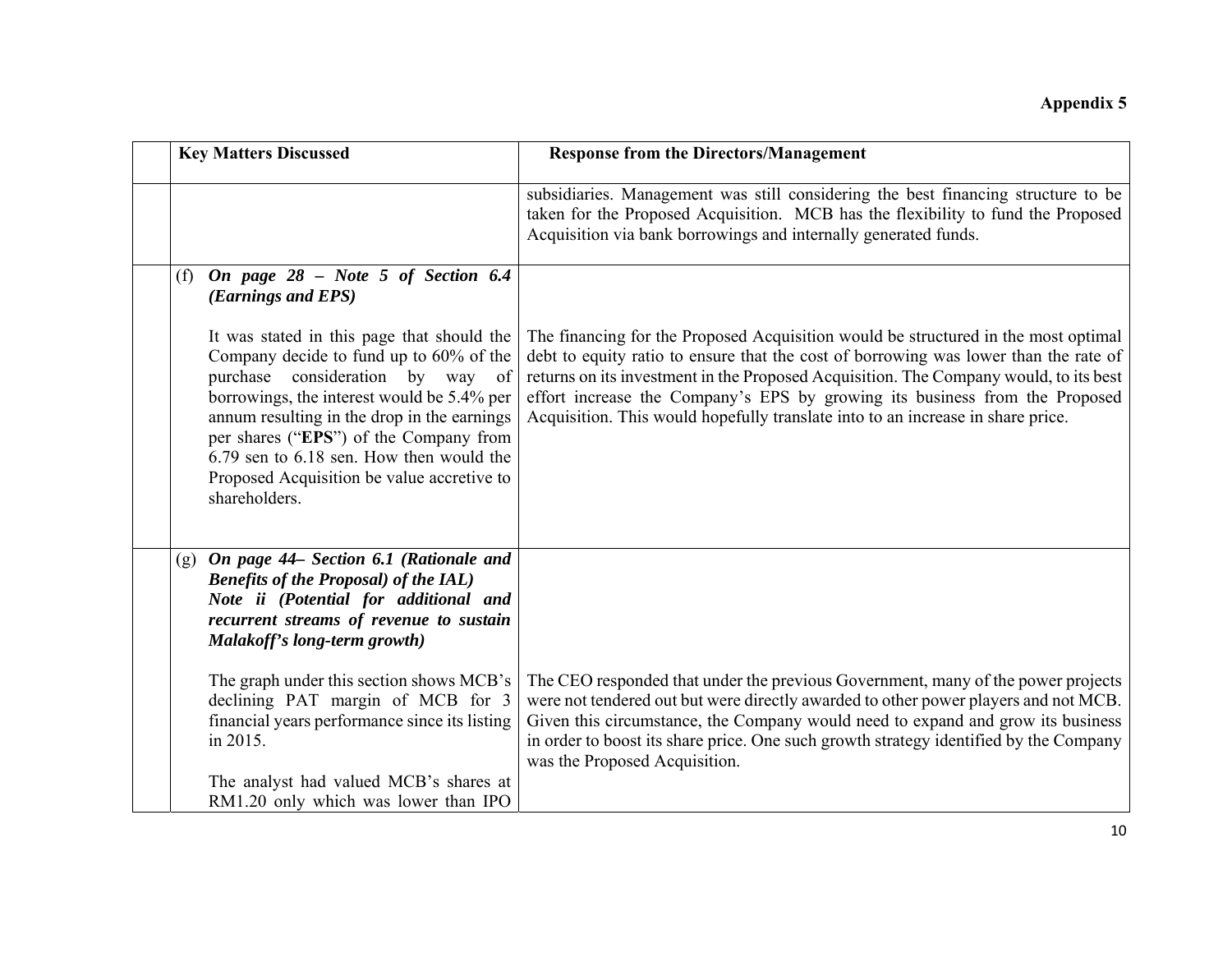|    | <b>Key Matters Discussed</b>                                                                                                                                                                                                                                                                               | <b>Response from the Directors/Management</b>                                                                                                                                                                                                                                                                                                                                                                                                                                     |
|----|------------------------------------------------------------------------------------------------------------------------------------------------------------------------------------------------------------------------------------------------------------------------------------------------------------|-----------------------------------------------------------------------------------------------------------------------------------------------------------------------------------------------------------------------------------------------------------------------------------------------------------------------------------------------------------------------------------------------------------------------------------------------------------------------------------|
|    | price of RM1.80. To explain what actions<br>had the Company taken to improve the<br>share price.                                                                                                                                                                                                           |                                                                                                                                                                                                                                                                                                                                                                                                                                                                                   |
|    | (h) On page 127- Section 3.1 (Movement<br>intangible asset- Proforma Consolidated<br><b>Statements of the Financial Position of</b><br><b>Malakoff as at 31 December 2017)</b>                                                                                                                             |                                                                                                                                                                                                                                                                                                                                                                                                                                                                                   |
|    | To explain on the effects of the intangible<br>assets of RM686 million arising from the<br>Acquisition<br>Proposed<br>to<br>MCB's<br>profitability, if Alam Flora did not meet<br>performance targets, post-Acquisition?                                                                                   | From an accounting perspective, the intangible assets of RM686 million had arisen<br>from the difference between the value of the asset paid by MCB for the acquisition<br>of the Alam Flora Group and the carrying values of the net assets of the Alam Flora<br>Group. This was a standard accounting treatment for the acquisition of a concession<br>business. The intangible assets would be amortised on a straight-line basis<br>notwithstanding Alam Flora's performance. |
|    |                                                                                                                                                                                                                                                                                                            | The revenue of Alam Flora was secured as it had a concession business. The main<br>bulk of its cost was subcontractors' fees and if this could be efficient, Alam Flora<br>profitability could be maintained or improved.                                                                                                                                                                                                                                                         |
| 5. | Anselm Richter - Shareholder                                                                                                                                                                                                                                                                               |                                                                                                                                                                                                                                                                                                                                                                                                                                                                                   |
|    | (a) Other than in Putrajaya and Kuala Lumpur,<br>why didn't Alam Flora try to secure the<br>concession in Selangor? The areas of<br>Putrajaya and Kuala Lumpur were smaller<br>compared to Selangor. There was a<br>possibility for MCB to have a concession<br>in Selangor since the political party that | The areas of Putrajaya and Kuala Lumpur had higher density of population although<br>they are smaller compared to Selangor. If compared to Pahang which had a bigger<br>land area, its population was relatively lower. Given the higher population of<br>Putrajaya and Kuala Lumpur, the cost of operations in these States were more<br>manageable. The concession of Alam Flora would expire in 2033 and over the time,<br>urbanisation was expected to increase by 70%.       |
|    | administered Selangor was also now the<br>new government of Malaysia.                                                                                                                                                                                                                                      | As for the concession in Selangor, Alam Flora used to serve Selangor but due to the<br>change of State Government, it was terminated, and the concession of waste                                                                                                                                                                                                                                                                                                                 |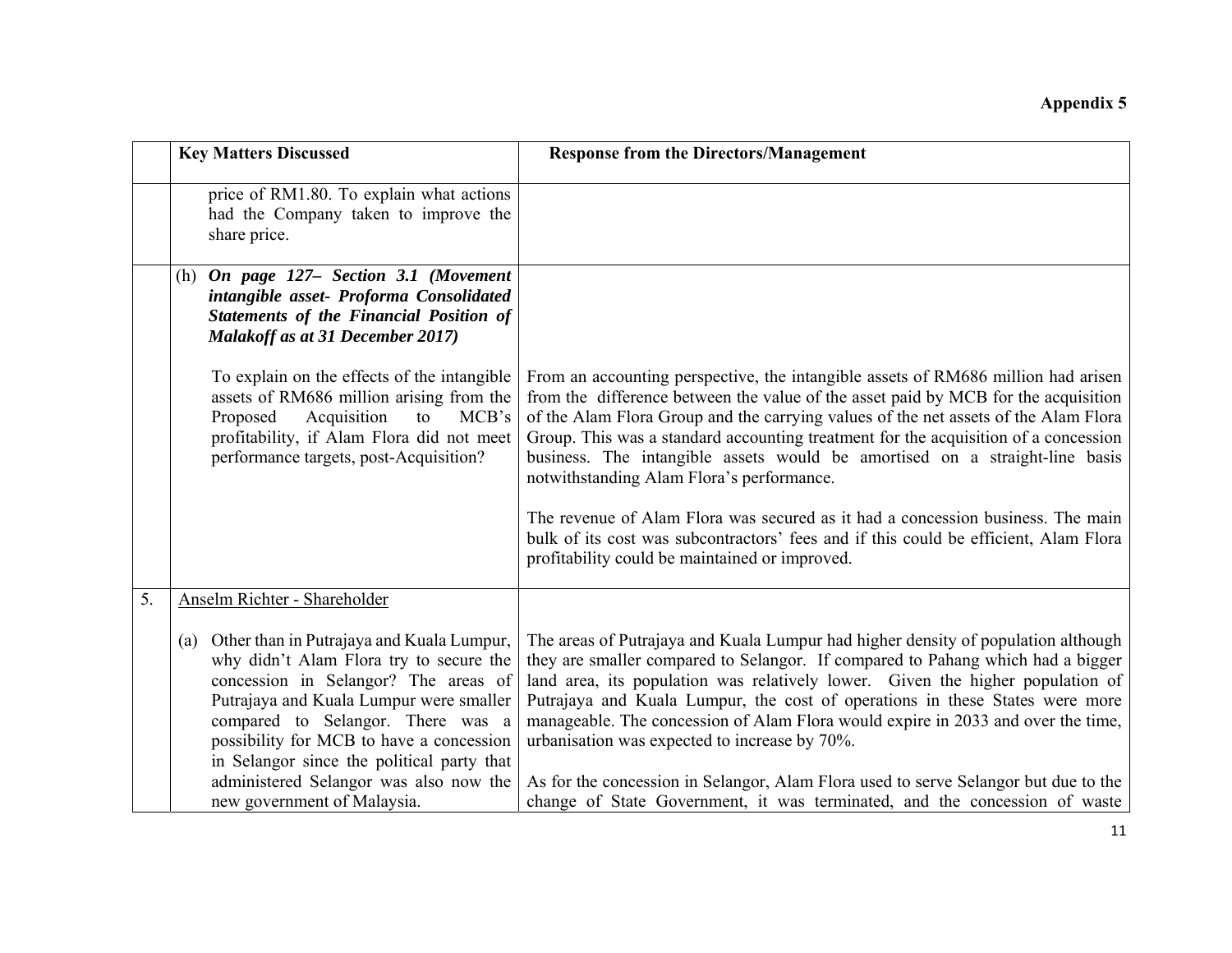| <b>Key Matters Discussed</b>                                                                                                                                                                                                                              | <b>Response from the Directors/Management</b>                                                                                                                                                                                                                                                                                                                                                                                                                                                                     |
|-----------------------------------------------------------------------------------------------------------------------------------------------------------------------------------------------------------------------------------------------------------|-------------------------------------------------------------------------------------------------------------------------------------------------------------------------------------------------------------------------------------------------------------------------------------------------------------------------------------------------------------------------------------------------------------------------------------------------------------------------------------------------------------------|
|                                                                                                                                                                                                                                                           | management was awarded to another contractor of their choice. The Selangor<br>Government was now facing issues with their contractor which had not provided a<br>holistic waste management solution to the state compared to those undertaken by<br>Alam Flora. For instance, the initiative taken by Alam Flora in recycling waste was<br>well received by the public.                                                                                                                                           |
|                                                                                                                                                                                                                                                           | Going forward, the Selangor State Government would be pressured to adopt the same<br>advancement especially since the residents in the state were now more affluent.<br>Leveraging on its track record, Alam Flora had planned to actively engage with the<br>State Government of Selangor to seek an opportunity to play a role in waste<br>management in Selangor, by applying the same initiatives undertaken in other States<br>under its concession.                                                         |
| He drew comparison between a listed<br>company in France that has a similar type of<br>business with Alam Flora and compared to<br>its price-to-earnings ("PE") ratio of 15<br>times which was better than MCB. He<br>personally viewed that the purchase | It was challenging to find a good waste management contractor which could serve a<br>full range of waste management service. In the past, Alam Flora had provided a one-<br>off service in Kelantan for cleaning clogged drains which had caused flash flood at<br>its villages. As small waste management players were not able to serve certain<br>segments of service in Kelantan, it was Alam Flora's intention to fill in this gap and<br>penetrate into Kelantan to provide full waste management services. |
| consideration of Alam Flora to be on a high<br>side since the share price of this type of<br>business was usually not exciting and<br>ranged bound.                                                                                                       | To sustain its profitability and dividend policy, MCB had been aggressively finding<br>new areas of growth. With the limited energy generation opportunities locally, one of<br>strategies adopted was to venture into other areas such as renewable energy and to<br>create synergies with other companies.                                                                                                                                                                                                      |
|                                                                                                                                                                                                                                                           | The PE ratio of Alam Flora compared to MCB was 9.3 times which was much better<br>than MCB's 17 times to 20 times and hopefully, MCB could benefit from Alam Flora<br>and would be able to synergise its business in ensuring its rapid growth.                                                                                                                                                                                                                                                                   |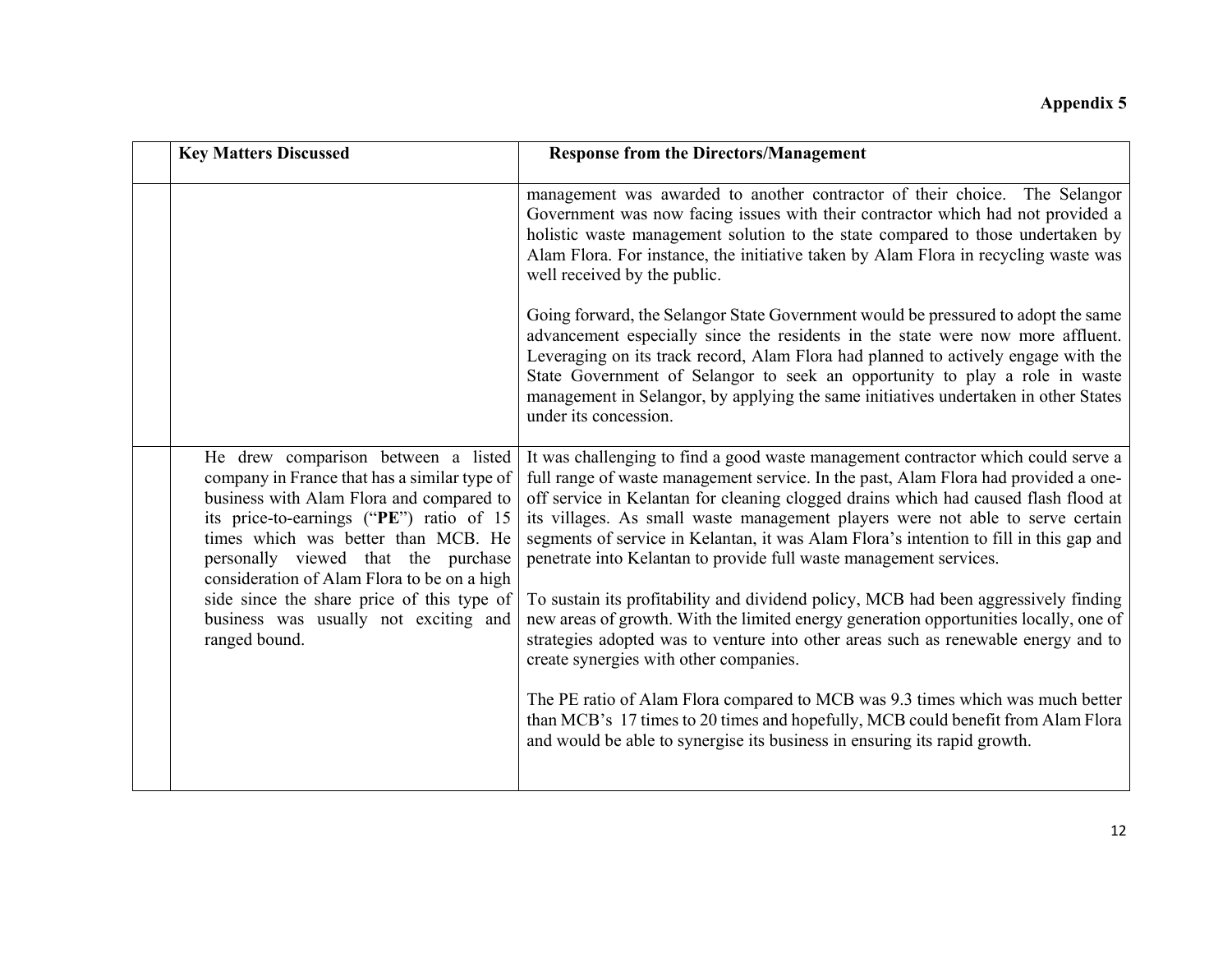|    | <b>Key Matters Discussed</b>                                                                                                                                                                                                                                                                                  | <b>Response from the Directors/Management</b>                                                                                                                                                                                                                                                                                                                                                                                                                                                                                                                                                                                                                                                                                   |
|----|---------------------------------------------------------------------------------------------------------------------------------------------------------------------------------------------------------------------------------------------------------------------------------------------------------------|---------------------------------------------------------------------------------------------------------------------------------------------------------------------------------------------------------------------------------------------------------------------------------------------------------------------------------------------------------------------------------------------------------------------------------------------------------------------------------------------------------------------------------------------------------------------------------------------------------------------------------------------------------------------------------------------------------------------------------|
|    | To name the contractor that was awarded<br>(b)<br>the concession in Selangor? Are they<br>cheaper? Alam Flora should provide its<br>services to the whole Klang Valley, so it<br>could reduce its cost and increase returns.<br>Through this, Alam Flora could also offer<br>cheaper rates to the Government. | Management informed that it was not aware of the waste management company<br>which was serving Selangor. The Selangor State has been trying to replicate a waste<br>management company similar to Alam Flora to serve the demand of its residents for<br>clean environment and efficient waste management. The current contractor was a<br>small waste management player which was unable to meet the demands of the State<br>as it has limited financial capacity. The growing affluence of the residents of Selangor<br>would pressure the Government to choose services such as Alam Flora which<br>provides efficient waste management, as demonstrated in Putrajaya and Kuala<br>Lumpur, compared to a smaller contractor. |
| 6. | Mr. See Han Chow - Shareholder<br>(a) Does the Company have plans to raise<br>financing of the Proposed Acquisition<br>through a Rights Issue<br>exercise to<br>shareholders for financing?                                                                                                                   | At this juncture, the Board has no intention to raise funding of the Proposed<br>Acquisitions via Rights Issue. MCB has the flexibility to fund the Proposed<br>Acquisition via bank borrowings and internally generated funds. Since MCB has cash<br>balances of around RM5 billion, it would therefore, explore the most optimal debt to<br>equity ratio for the funding of the Proposed Acquisition.                                                                                                                                                                                                                                                                                                                         |
|    | (b) After the acquisition, will the management<br>of Alam Flora will be the same?                                                                                                                                                                                                                             | Alam Flora would still be managed by the same management team with the support<br>from MCB as its holding company. There was no requirement for management<br>restructuring since the existing management team was performing well and had been<br>achieving their KPIs.                                                                                                                                                                                                                                                                                                                                                                                                                                                        |
| 7. | Tan Chin Szu - Shareholder                                                                                                                                                                                                                                                                                    |                                                                                                                                                                                                                                                                                                                                                                                                                                                                                                                                                                                                                                                                                                                                 |
|    | (a) Why diversify as Alam Flora was irrelevant<br>to the core business of the MCB Group. To<br>explain why the Company needs to acquire<br>the whole business instead of only<br>purchasing the waste. Moreover, waste was<br>abundant everywhere.                                                            | The Proposed Acquisition was one of the growth strategies identified by MCB as<br>Alam Flora was also in a concession business, coupled with the synergistic growth it<br>could bring to the Company's energy business. The Proposed Acquisition would<br>ensure that the Company remained competitive. Apart from Alam Flora, the Proposed<br>Acquisition would also include the acquisition of DHES, the non-concession business<br>which has abundant potentials.                                                                                                                                                                                                                                                            |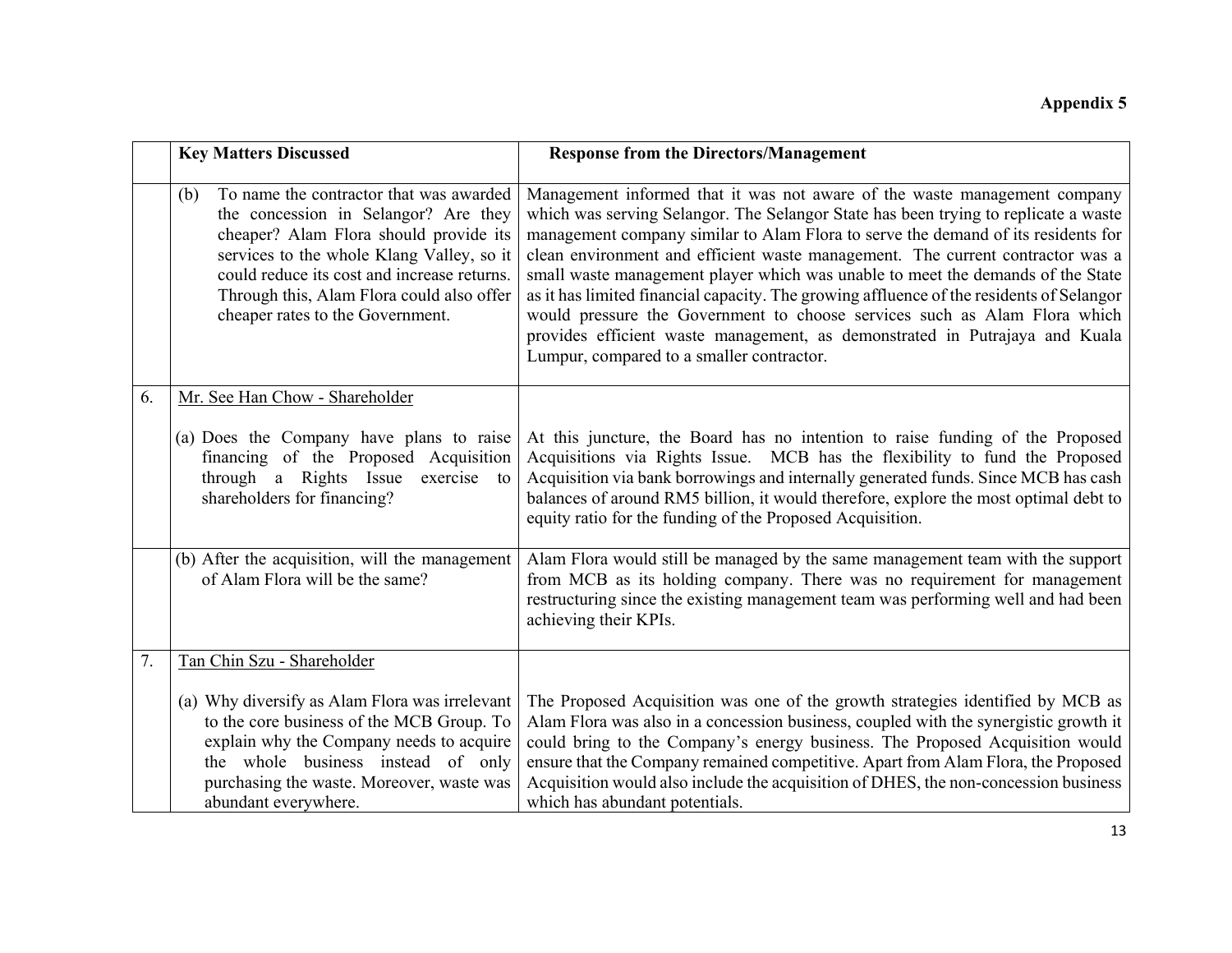|    | <b>Key Matters Discussed</b>                                                                                                                                                            | <b>Response from the Directors/Management</b>                                                                                                                                                                                                                         |
|----|-----------------------------------------------------------------------------------------------------------------------------------------------------------------------------------------|-----------------------------------------------------------------------------------------------------------------------------------------------------------------------------------------------------------------------------------------------------------------------|
| 8. | Mr. Ng Kok Kiong - Proxy<br>(a) On page 74, Section 6.3 (Salient Terms of<br>the SSA) of the IAL                                                                                        |                                                                                                                                                                                                                                                                       |
|    | To explain was how was Adjustment Limit<br>downwards<br>of<br>purchase<br>any<br>for<br>consideration determined to be not be more<br>than RM92.4 million?                              | This CEO informed that the term was negotiated on a willing buyer and a willing<br>seller basis.                                                                                                                                                                      |
|    | (b) On page 101, Appendix 1 (Information on<br>Alam Flora)                                                                                                                              |                                                                                                                                                                                                                                                                       |
|    | For the FPE 30 June 2018, to provide<br>breakdown of the one-off corporate<br>contribution and explain the loss of RM4.4<br>million recorded by Alam Flora for the<br>FPE 30 June 2018. | The loss recorded for the FPE 30 June 2018 was due to the over adjustment of tax<br>payable of RM3.3 million and one-off fee payable to DRB-HICOM for its<br>management fee.                                                                                          |
|    | Will the profit guarantee of RM70 million<br>by DRB-HICOM be effected in view of the<br>losses incurred by Alam Flora?                                                                  | The profit guarantee of RM70 million would only be applicable in the event of a<br>downward tariff revision and would be applicable for the next 24 months post<br>completion. DRB-HICOM would not guarantee for any loss that is not due to the<br>tariff reduction. |
|    | (c) On page $166$ – Note 5 (Cost of Sales) of<br><b>Flora</b><br><b>Audited</b><br><b>Financial</b><br><b>Alam</b><br><b>Statements for FYE 31 March 2018</b>                           |                                                                                                                                                                                                                                                                       |
|    | It was noted that the revenue of Alam Flora<br>was increasing. However the operating                                                                                                    | The increase in operating staff costs was possibly due to the one-off contribution<br>made for the payment of bonus to Alam Flora's employees. The increase of revenue                                                                                                |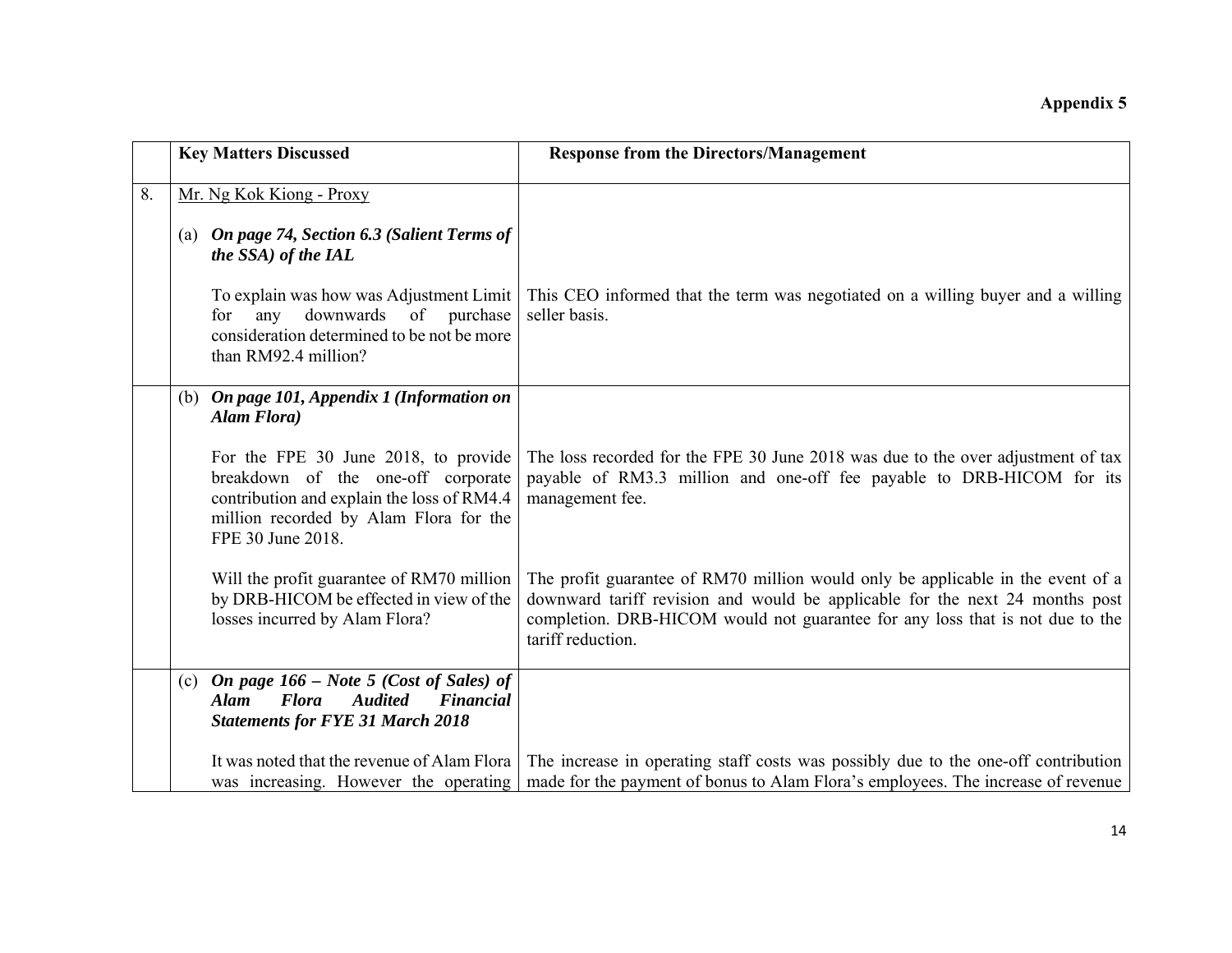|     | <b>Key Matters Discussed</b>                                                                                                                                                                                                                                                   | <b>Response from the Directors/Management</b>                                                                                                                                                                                                                                                                                                                                     |
|-----|--------------------------------------------------------------------------------------------------------------------------------------------------------------------------------------------------------------------------------------------------------------------------------|-----------------------------------------------------------------------------------------------------------------------------------------------------------------------------------------------------------------------------------------------------------------------------------------------------------------------------------------------------------------------------------|
|     | staff costs and contractor costs have also<br>increased, what is the reason?                                                                                                                                                                                                   | of the Alam Flora Group might be due to the increase of revenue from DHES that<br>was not related to the concession business which had led to higher manpower cost.                                                                                                                                                                                                               |
| (d) | Without the revenue from the non-<br>concession business, will the profit of<br>Alam Flora reduce significantly?                                                                                                                                                               | If the revenue from the non-concession business was taken into account, the revenue<br>of Alam Flora during the FPE 30 June 2018 would reduce by around RM15 million<br>to RM16 million after deduction of tax and zakat. Furthermore, it was normal for<br>Alam Flora to post lower results for its first quarter before it progressively improve<br>in the next three quarters. |
|     | (e) On page 168 - Note 5 (Staff Cost) of Alam<br><b>Flora Audited Financial Statements for</b><br><b>FYE 31 March 2018</b>                                                                                                                                                     |                                                                                                                                                                                                                                                                                                                                                                                   |
|     | To explain the difference of RM40 million<br>between the operating staff cost of<br>RM143.6 million (page 166- Note 5 (Cost<br>Of Sales) and staff costs at the Group level<br>of RM181 million incurred in FY2018<br>(Page 167- Note 7 (Profit Before Zakat<br>And Taxation). | The staff costs disclosed in Note 7 represent the total staff costs incurred for the Group<br>i.e; operating staff costs and administrative staff costs combined, whereby in the staff<br>costs disclosed in Note 5 were solely for operating staff costs.                                                                                                                        |
| (f) | What is the total number of staff of Alam<br>Flora and how much is the manpower cost,<br>administration cost and any cost related to<br>the staff employment?                                                                                                                  | Alam Flora has a total number of approximately 3,000 staff. MCB did not have the<br>actual figures of these costs.                                                                                                                                                                                                                                                                |
| (g) | What is the impact to Alam Flora, if the<br>Government decided to implement the<br>minimum wages on any of these items i.e.<br>labour cost, remuneration, staff bonus etc.                                                                                                     | MCB had carried out a high-level calculation which showed the impact to be<br>estimated at around RM10 million. This impact was considered minimal to Alam<br>Flora. The CEO assured that the minimum wages would be implemented in<br>accordance to the Government's directive.                                                                                                  |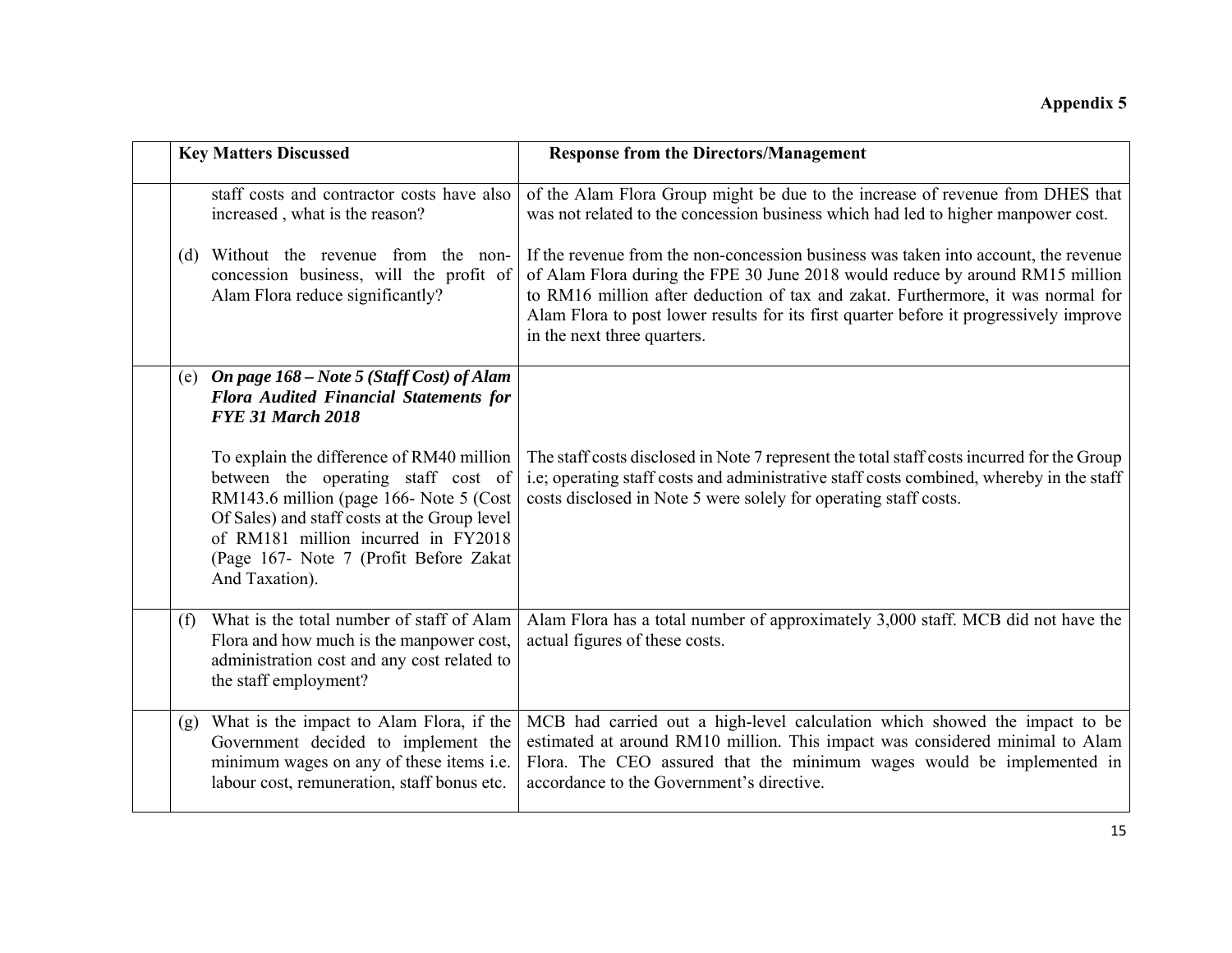|    | <b>Key Matters Discussed</b>                                                                                                                                             | <b>Response from the Directors/Management</b>                                                                                                                                                                                                                                                                                                                                                                                                                        |
|----|--------------------------------------------------------------------------------------------------------------------------------------------------------------------------|----------------------------------------------------------------------------------------------------------------------------------------------------------------------------------------------------------------------------------------------------------------------------------------------------------------------------------------------------------------------------------------------------------------------------------------------------------------------|
|    | (h) Will the Government allow MCB to<br>acquire the remaining balance of the equity<br>interest which is currently held by the<br>Pahang State Government in Alam Flora? | At this point of time, no indication has been given for the Pahang State Government<br>to divest the balance of its equity interest in Alam Flora to MCB. Although it would<br>be a good idea for MCB to hold the entire equity interest, MCB's focus for now was<br>to garner support from the Government for MCB to develop the WTE power plant<br>within the vicinity of the landfill managed by Alam Flora.                                                      |
| 8. | Ho Yueh Weng-Shareholder                                                                                                                                                 |                                                                                                                                                                                                                                                                                                                                                                                                                                                                      |
|    | (a) How much is the cost of this corporate<br>exercise?                                                                                                                  | As stated in page 28 of the Circular, the corporate exercise cost about RM5.7 million<br>with the bulk of it being stamp duty cost.                                                                                                                                                                                                                                                                                                                                  |
|    | (b) What is the current number of employment<br>in Alam Flora?                                                                                                           | The Alam Flora Group has around 3,000 staff.                                                                                                                                                                                                                                                                                                                                                                                                                         |
|    | (c) Which was the party that initiated this<br>transaction? DRB-HICOM or MCB?                                                                                            | The CEO informed that during his employment with Proton, he had envisioned the<br>synergistic benefit that MCB would have in expanding its power business into waste-<br>to-energy by tapping into Alam Flora's waste management services business.                                                                                                                                                                                                                  |
|    |                                                                                                                                                                          | He had previously approached DRB-HICOM on this business synergy but DRB-<br>HICOM was not keen at that time. However, after the recent rationalisation exercise<br>by DRB-HICOM, it had approached MCB to dispose of its 97.37% equity interest in<br>Alam Flora. After considering the business prospects and fair value of the assets,<br>MCB has agreed to accept the offer, subject to the shareholders' approval at this<br>general meeting.                    |
|    | (d) What is the assurance of the projection of<br>a profitability in the valuation. Is there a<br>profit guarantee and what were the<br>drawbacks?                       | There is a profit guarantee given by DRB-HICOM would serve as a protection to<br>MCB should there be a reduction of tariff by the Government due to the review of the<br>agreed fees which was already due. The profit guarantee was for the maximum<br>cumulative PBT shortfall of Alam Flora for the 24 months (pursuant to the terms and<br>subject to the conditions set out in Clause 8A of the SSA as stipulated in Section<br>$2.1.4$ (vii) of the Circular). |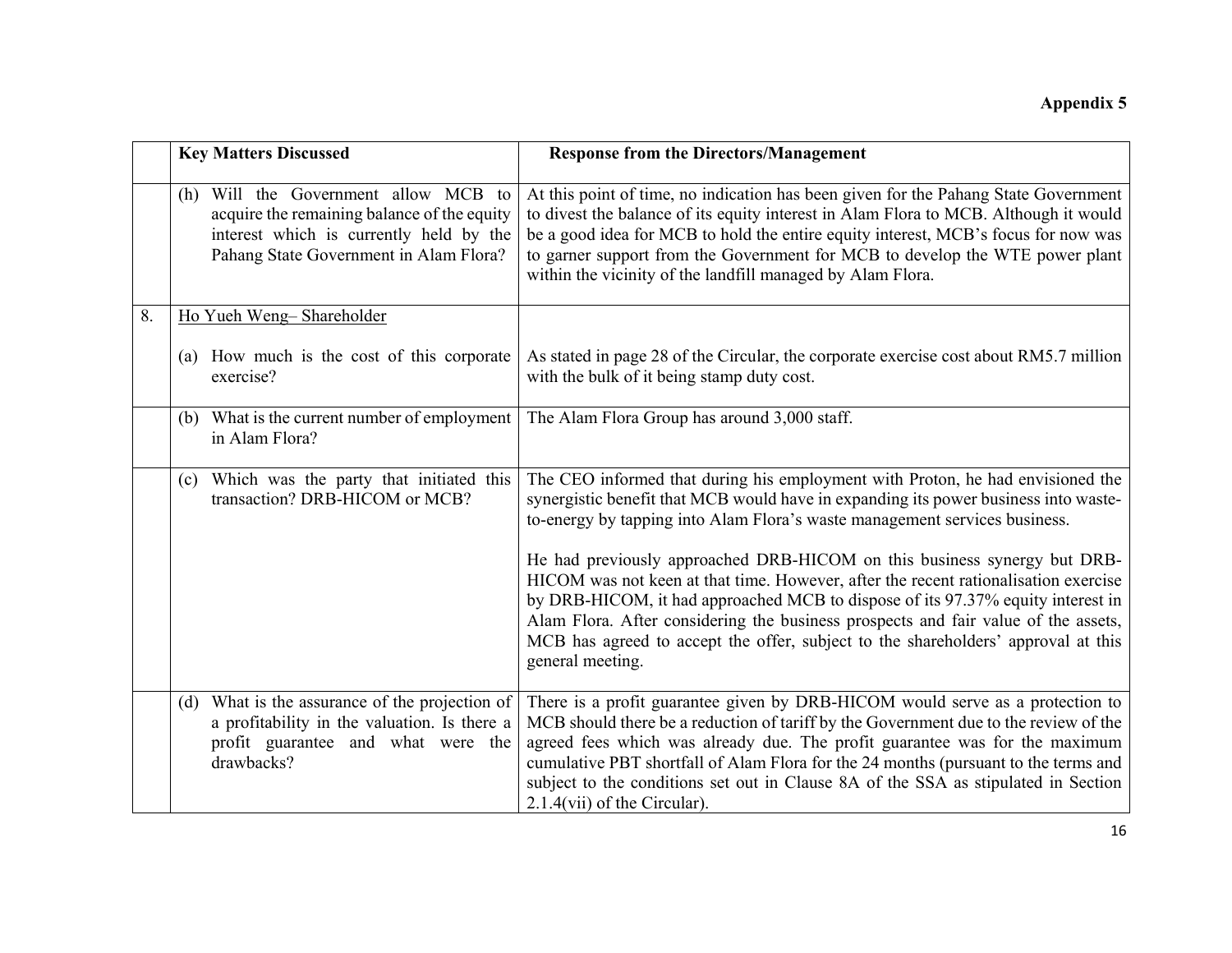|     | <b>Key Matters Discussed</b>                                                                                                                                                                                                                             | <b>Response from the Directors/Management</b>                                                                                                                                                                                                                                                                                                                                                                                                                                                                                                                                                                                                                                                 |
|-----|----------------------------------------------------------------------------------------------------------------------------------------------------------------------------------------------------------------------------------------------------------|-----------------------------------------------------------------------------------------------------------------------------------------------------------------------------------------------------------------------------------------------------------------------------------------------------------------------------------------------------------------------------------------------------------------------------------------------------------------------------------------------------------------------------------------------------------------------------------------------------------------------------------------------------------------------------------------------|
| (e) | Referring to page 101, would the bonus to<br>employees of Alam Flora be recurrent or a<br>one-off-contribution?                                                                                                                                          | Yes, an announcement was made by the then Prime Minister on behalf of the DRB-<br>HICOM for the payment of special bonus of RM500 each to 60,000 of its employees<br>including Alam Flora. This special bonus payment was only a one-off contribution<br>and not a recurrent one.                                                                                                                                                                                                                                                                                                                                                                                                             |
|     | Mr. Ho mentioned that before the 14 <sup>th</sup><br>General Election, the former Prime<br>Minister had announced for the payment of<br>special bonus to the staff of DRB-HICOM<br>of RM500 each, is there an announcement<br>made by DRB-HICOM on this? |                                                                                                                                                                                                                                                                                                                                                                                                                                                                                                                                                                                                                                                                                               |
| (f) | Describe the investment incentive which<br>would be derived from the Proposed<br>Acquisition?                                                                                                                                                            | The incentive that would be derived from the Proposed Acquisition was the<br>opportunity to venture into WTE business which would generate additional revenue<br>for the Group. Although the WTE was not part of the Proposed Acquisition, MCB<br>would engage the necessary authorities to commence this segment of its recycle<br>energy initiative.                                                                                                                                                                                                                                                                                                                                        |
| (g) | Since there was no guarantee that MCB<br>would secure the concessions in Kelantan<br>and Terengganu (collectively referred to as<br>"New CA Business"), why is this included<br>in the valuation of the Proposed<br>Acquisition?                         | For the concession in Kelantan, Alam Flora was amid negotiations with the Federal<br>Government whilst the State Government has given its clearance. As for the<br>concession in Terengganu, it had not progressed as much as Kelantan. The State<br>Government had however shown interest in having a concessionaire for the cleansing<br>services as well as waste management services. The Management and the Board of<br>MCB believed that the chances for Alam Flora to secure the concessions were high.<br>As for the future valuation of the New CA Business, Deloitte's valuation of the<br>$\bullet$<br>new CA Business ranged from Nil to RM136 million for the low and high range |
|     |                                                                                                                                                                                                                                                          | respectively. Based on the purchase consideration the value ascribed to the new<br>concession areas is RM68 million.<br>Deloitte had loaded a higher risk (by applying a higher discount rate of 14%<br>(i)<br>to 15%) to the New CA Business;                                                                                                                                                                                                                                                                                                                                                                                                                                                |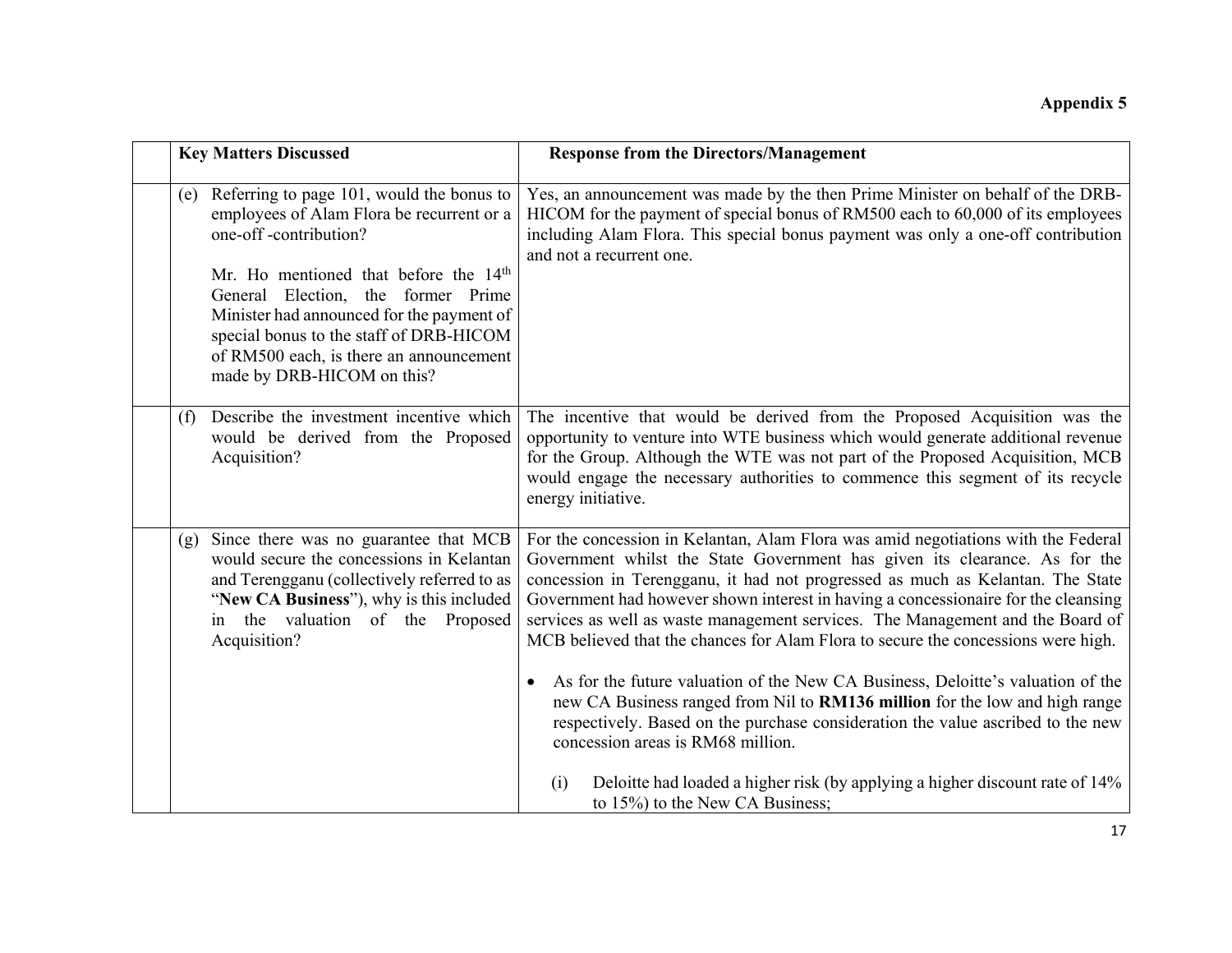| <b>Key Matters Discussed</b>                                                                                                                                                                                             | <b>Response from the Directors/Management</b>                                                                                                                                                                                                                                                                                                                                                      |
|--------------------------------------------------------------------------------------------------------------------------------------------------------------------------------------------------------------------------|----------------------------------------------------------------------------------------------------------------------------------------------------------------------------------------------------------------------------------------------------------------------------------------------------------------------------------------------------------------------------------------------------|
|                                                                                                                                                                                                                          | An applicable discount of 10% of the valuation for the lack of liquidity of<br>(ii)<br>the Alam Flora Group of RM107 million was more that the value ascribed<br>to the New CA Business valued at RM68 million (at high end range);                                                                                                                                                                |
|                                                                                                                                                                                                                          | Deloitte's projection for New CA Business had assumed a 15-year cash flow<br>(111)<br>commencing 1 September 2019 as opposed to concession period of 22 years.                                                                                                                                                                                                                                     |
|                                                                                                                                                                                                                          | The differential sum of RM40 million between New CA Business and the lack of<br>liquidity discount factor had also reduced the valuation of the Non-CA Business.                                                                                                                                                                                                                                   |
|                                                                                                                                                                                                                          | Effectively, with the lack of liquidity discount, the purchase consideration was only<br>in respect of the current CA business.                                                                                                                                                                                                                                                                    |
|                                                                                                                                                                                                                          | Although the purchase consideration was at an estimated RM970 million, after<br>deducting RM404 million cash, it would imply an adjusted equity value (or the<br>Purchase Consideration) of about RM551 million, for the 97.37% equity interest of<br>Alam Flora, a fair amount compared to the annual profit of Alam Flora at an estimated<br>RM75 million (based on FY 2017 financial results).  |
| Due to the explanation on item $(g)$ above,<br>(h)<br>can MCB guarantee better dividend for<br>minority shareholders for FYE 2018 as<br>well as increase of the market share price<br>which is now a penny stock shares? | With the increase in the revenue from the Proposed Acquisition, it would enable an<br>increased in profitability and creation of value to shareholders. In the scheme of<br>things, the purchase consideration was RM1 billion compared to MCB's total asset<br>of RM30 billion.                                                                                                                   |
| What is the CAPEX for the existing<br>(i)<br>business of Alam Flora?<br>Alam Flora was still not meeting its key<br>performance indicators ("KPIs") and it                                                               | As far as the KPIs under the CA of Alam Flora was concerned, DRB-HICOM had<br>relayed to MCB that it had been continuously engaging with the authorities in meeting<br>its KPIs. Alam Flora had also informed the demerit points were due to minor issues<br>which would not warrant the termination of the CA. Certain KPIs in the CA were<br>unreasonable and could not be met by any standards. |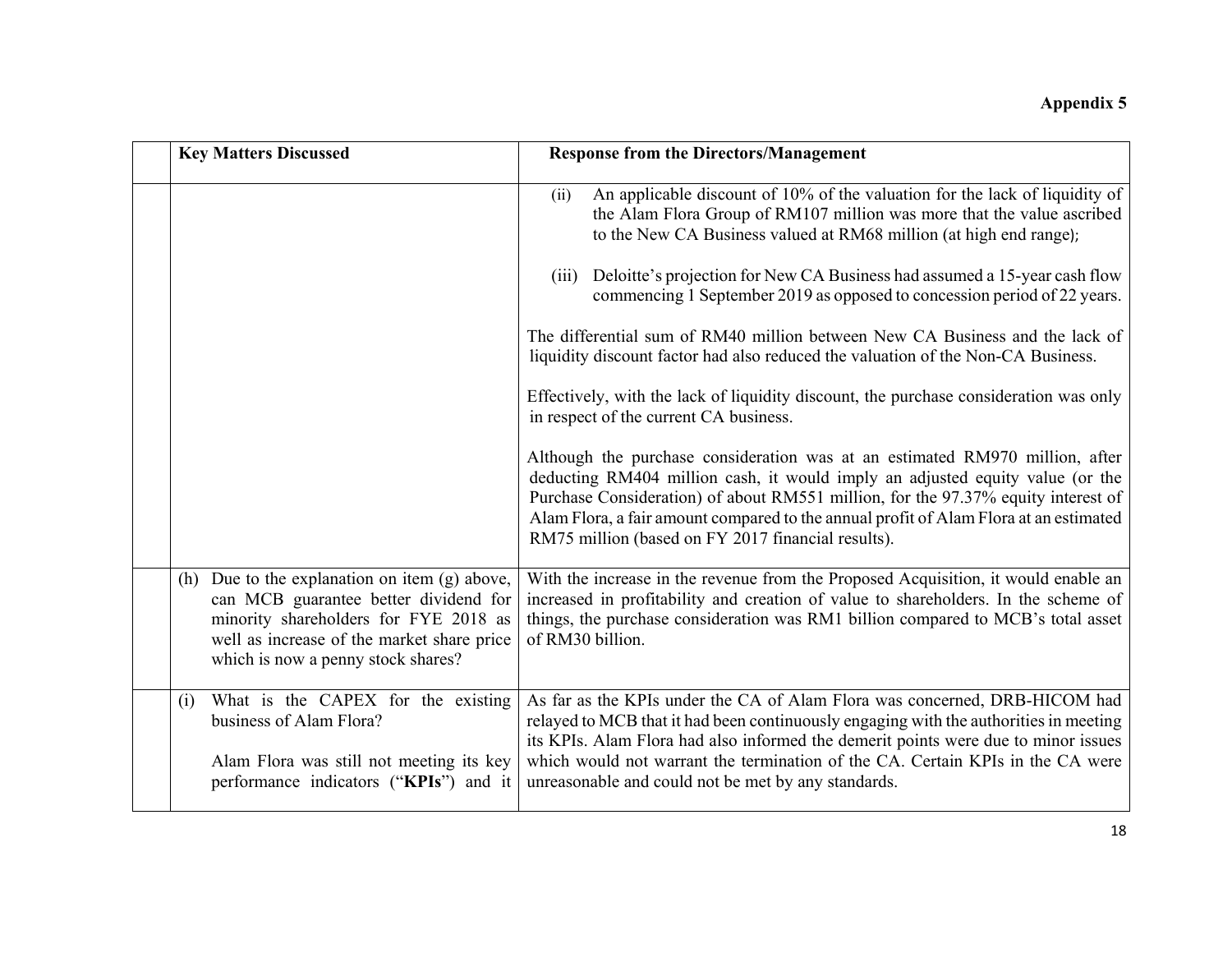|    | <b>Key Matters Discussed</b>                                                                                                                                                           | <b>Response from the Directors/Management</b>                                                                                                                                                                                                                                                                                                                                                                                                                                                                                                                                                              |
|----|----------------------------------------------------------------------------------------------------------------------------------------------------------------------------------------|------------------------------------------------------------------------------------------------------------------------------------------------------------------------------------------------------------------------------------------------------------------------------------------------------------------------------------------------------------------------------------------------------------------------------------------------------------------------------------------------------------------------------------------------------------------------------------------------------------|
|    | had been penalised. How would MCB<br>handle this?                                                                                                                                      | For example, the cleaning of drains could be done by Alam Flora's workers in the<br>morning, but when the officer-in-charge inspected the area in the afternoon, the drain<br>would be filled up by rubbish. Alam Flora had taken precautionary measures of taking<br>live pictures as soon as they complete their task as evidence that it had fulfilled its<br>obligation under the CA.                                                                                                                                                                                                                  |
|    |                                                                                                                                                                                        | As for the CAPEX, it has been included in the valuation and going forward assuming<br>there was an increase in tariff, the overall key assumptions on CAPEX requirements<br>for the remaining tenure of the concession were as follows: -                                                                                                                                                                                                                                                                                                                                                                  |
|    |                                                                                                                                                                                        | Existing Business: RM971.8 million<br>$\overline{1}$                                                                                                                                                                                                                                                                                                                                                                                                                                                                                                                                                       |
|    |                                                                                                                                                                                        | New Concession Business: RM542.2 million<br>$\overline{11}$<br>iii) Non-Concession Business: RM87.9 million                                                                                                                                                                                                                                                                                                                                                                                                                                                                                                |
|    | What will happen if the resolution sought<br>(i)<br>in the Circular was not passed in this<br>EGM?                                                                                     | If the Company was unable to obtain shareholders' approval for the Proposed<br>Acquisition at this meeting, MCB would exercise its rights to seek a refund of its<br>deposit from DRB-HICOM and would continue to look for any other potential<br>opportunities to grow its business and increase the profitability of the MCB Group.                                                                                                                                                                                                                                                                      |
| 9. | Iffah Hazrina binti Zamri - Proxy                                                                                                                                                      |                                                                                                                                                                                                                                                                                                                                                                                                                                                                                                                                                                                                            |
|    | To explain why TBE power plant which<br>(a)<br>was not aging was not performing as<br>expected. What actions had MCB taken<br>thus far to solve the problem of the TBE<br>power plant? | TBE is a 1,000 MW super critical coal-fired power plant hence its operational risk<br>was higher than gas-fired power plants. TBE uses the best technology for its boiler<br>from General Electric. Having benchmarked against other coal-fired power plants<br>such as TBE power plant, it would usually take 3 years for teething problems of such<br>plants to be resolved. It was the target of the Company to resolve all pertinent issues<br>by March next year. Hopefully, going forward, all issues relating to the plant would<br>be resolved and the reliability of plant to be more consistent. |